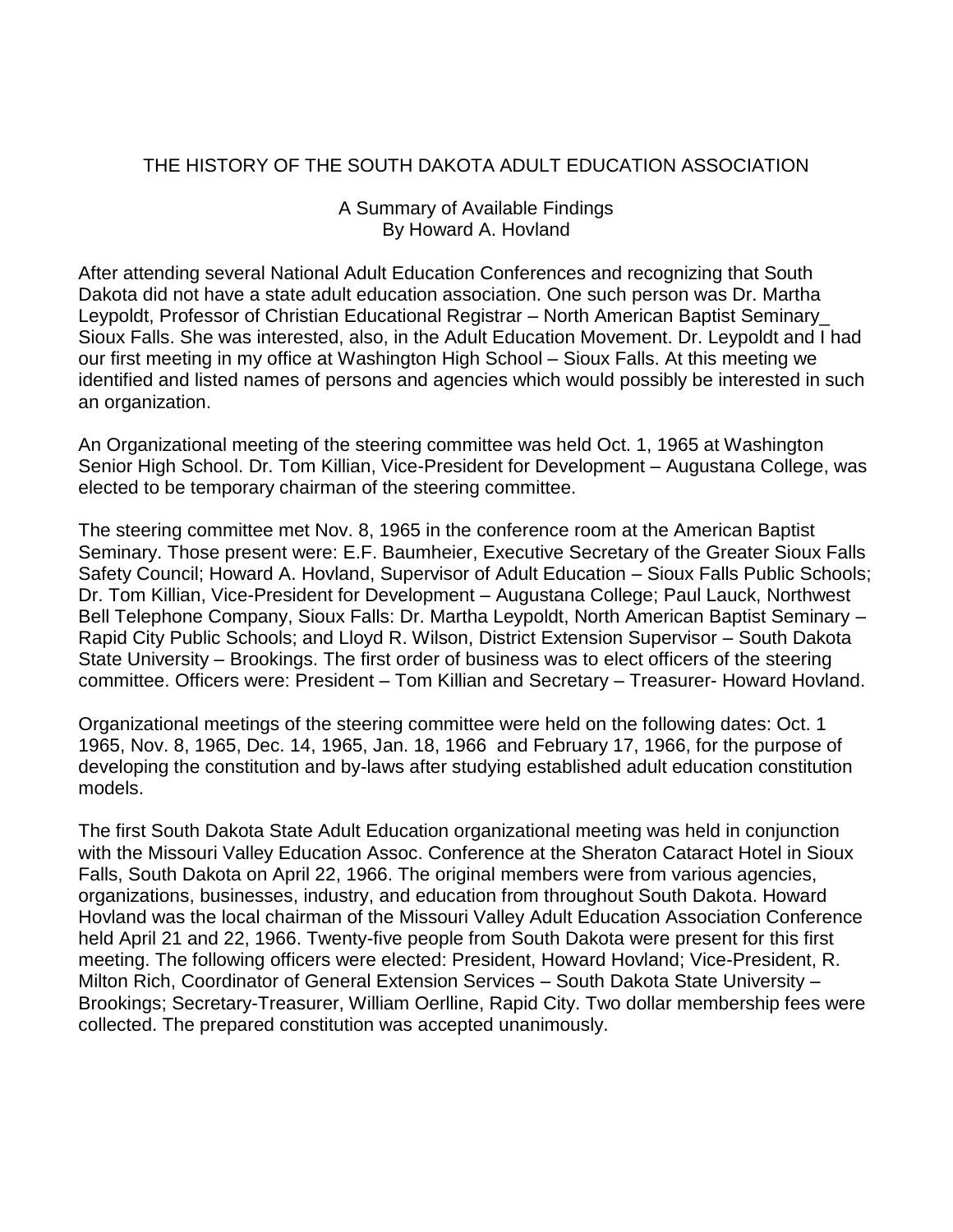#### **OFFICERS** South Dakota Adult Education Association (SDAEA)

| 1964-65 | President                      | Tom Kilian              | <b>Sioux Falls</b> |
|---------|--------------------------------|-------------------------|--------------------|
|         | Sec./Treasurer                 | <b>Howard Hovland</b>   | <b>Sioux Falls</b> |
|         |                                |                         |                    |
| 1965-66 | President                      | <b>Howard Hovland</b>   | <b>Sioux Falls</b> |
|         | <b>President Elect</b>         | <b>Rich Milton</b>      | <b>Brookings</b>   |
|         | <b>Past President</b>          | <b>Tom Kilian</b>       | <b>Sioux Falls</b> |
|         | Sec. Treasurer                 | <b>William Oerlline</b> | <b>Rapid City</b>  |
|         |                                |                         |                    |
| 1966-67 | President                      | <b>Howard Hovland</b>   | <b>Sioux Falls</b> |
|         | <b>President Elect</b>         | <b>Rich Milton</b>      | <b>Brookings</b>   |
|         | <b>Past President</b>          | <b>None</b>             |                    |
|         | Sec. Treasurer                 | <b>William Oerlline</b> | <b>Rapid City</b>  |
|         |                                |                         |                    |
| 1967-68 | President                      | Al Vander Linde         | <b>Mitchell</b>    |
|         | <b>President Elect</b>         | <b>William Oerlline</b> | Rapid City         |
|         | <b>Past President</b>          | <b>Howard Hovland</b>   | <b>Sioux Falls</b> |
|         | Sec. Treasurer                 | <b>Howard Hovland</b>   | <b>Sioux Falls</b> |
|         |                                |                         |                    |
| 1968-69 | President                      | <b>William Oerlline</b> | <b>Rapid City</b>  |
|         | <b>President Elect</b>         | <b>Mel Buck</b>         |                    |
|         | <b>Past President</b>          | Al Vander Linde         | <b>Mitchell</b>    |
|         | Sec. Treasurer                 | Al Vander Linde         | <b>Mitchell</b>    |
|         |                                |                         |                    |
| 1969-70 |                                |                         |                    |
|         |                                |                         |                    |
| 1970-71 | President                      | <b>Mel Buck</b>         |                    |
|         |                                |                         |                    |
| 1971-72 | President                      | <b>Howard Hovland</b>   | <b>Sioux Falls</b> |
|         | <b>President Elect</b>         | Dean Hinders            |                    |
|         | <b>Past President</b>          | <b>Mel Buck</b>         |                    |
|         |                                |                         |                    |
| 1972-73 | President                      | Dean Hinders            |                    |
|         | <b>President Elect</b>         | Vic Cole                | <b>Brookings</b>   |
|         | <b>Past President</b>          | <b>Howard Hovland</b>   | <b>Sioux Falls</b> |
|         | 2 <sup>nd</sup> Vice President |                         |                    |
|         | SecTreasurer                   |                         |                    |
|         |                                |                         |                    |
| 1973-74 | President                      | Vic Cole                | <b>Brookings</b>   |
|         | <b>President Elect</b>         | Loren Carlson           | Vermillion         |
|         | <b>Past President</b>          | <b>Dean Hinders</b>     |                    |
|         | 2 <sup>nd</sup> Vice President | <b>Bill Warvi</b>       | <b>Rapid City</b>  |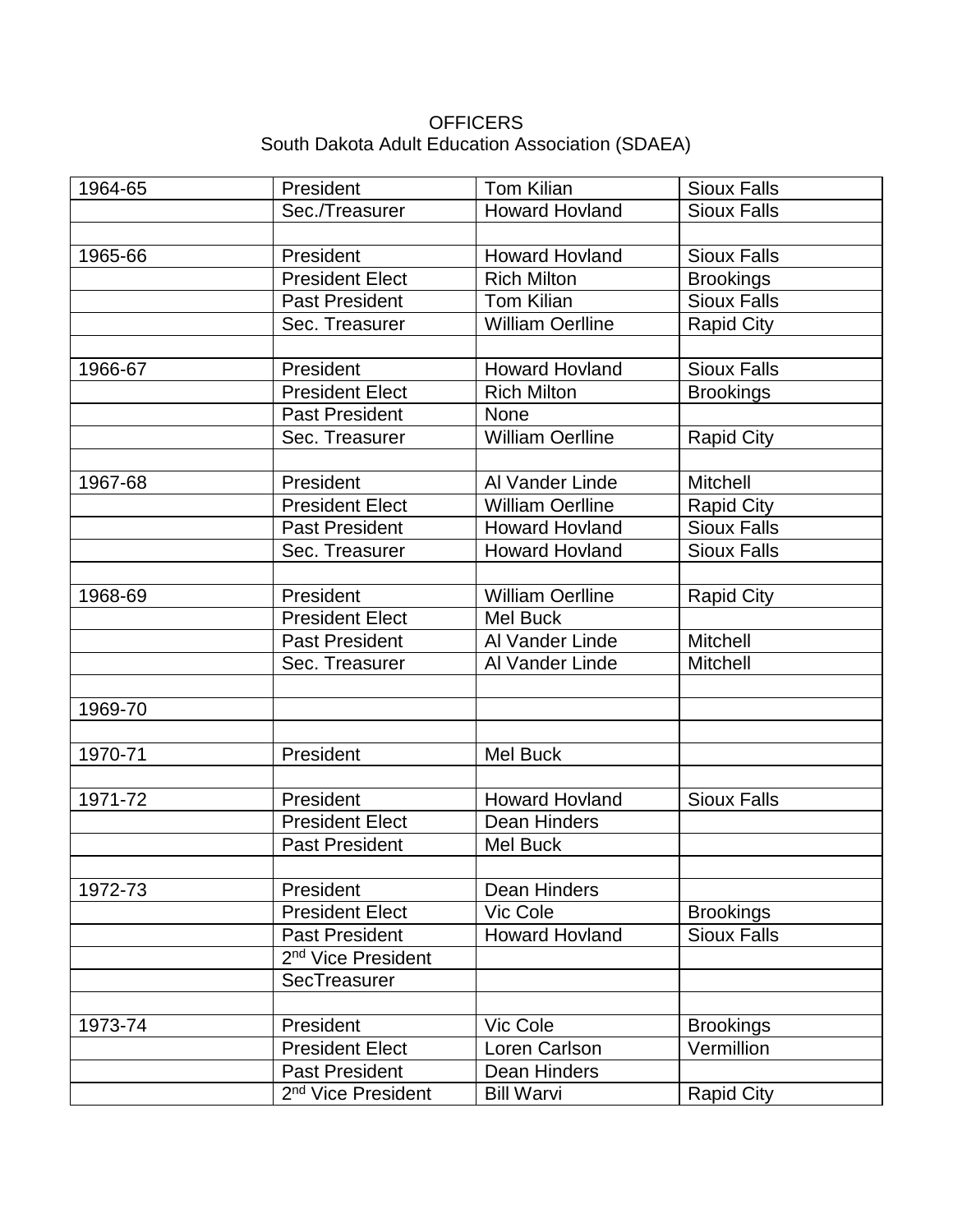|         | SecTreasurer                   | <b>Richard Newman</b>  |                       |
|---------|--------------------------------|------------------------|-----------------------|
|         | <b>Executive Secretary</b>     | George DeBow           |                       |
|         |                                |                        |                       |
| 1974-75 | President                      | Loren Carlson          | Vermillion            |
|         | <b>President Elect</b>         | <b>Milton Erickson</b> | <b>Sioux Falls</b>    |
|         | Past President                 | Vic Cole               | <b>Brookings</b>      |
|         | 2 <sup>nd</sup> Vice President | <b>Bill Warvi</b>      | <b>Rapid City</b>     |
|         | <b>Sec Treasurer</b>           | Laurel Iverson         | Pierre                |
|         | Director At Large              | <b>Howard Hovland</b>  | <b>Sioux Falls</b>    |
|         | Director At Large              | Loren Carlson          | Vermillion            |
|         |                                |                        |                       |
| 1975-76 | President                      | Milt Erickson          | <b>Sioux Falls</b>    |
|         | <b>President Elect</b>         | <b>Rich Newman</b>     |                       |
|         | <b>Past President</b>          | Loren Carlson          | Vermillion            |
|         | 2 <sup>nd</sup> Vice President |                        |                       |
|         | <b>Sec Treasurer</b>           |                        |                       |
|         |                                |                        |                       |
| 1976-77 | President                      | <b>Rich Newman</b>     |                       |
|         | <b>President Elect</b>         | <b>Helen Morten</b>    | <b>USD Vermillion</b> |
|         | <b>Past President</b>          | Milt Erickson          | <b>Sioux Falls</b>    |
|         | 1 <sup>st</sup> Vice President | <b>Melvin Buck</b>     |                       |
|         | 2 <sup>nd</sup> Vice President | Marv Schoten           |                       |
|         | <b>Sec Treasurer</b>           | Laurel Iverson         | Pierre                |
|         |                                |                        |                       |
| 1977-78 | President                      | <b>Helen Morten</b>    | <b>USD Vermillion</b> |
|         | <b>President Elect</b>         | <b>James Libis</b>     | Lemmon                |
|         | <b>Past President</b>          | <b>Rich Newman</b>     |                       |
|         | 2 <sup>nd</sup> Vice President |                        |                       |
|         | <b>Sec Treasurer</b>           | <b>Clint Vieth</b>     | Pierre                |
|         |                                |                        |                       |
| 1978-79 | President                      | James Libis            | Lemmon                |
|         | <b>President Elect</b>         | Neysa Villa            | Freeman               |
|         | <b>Past President</b>          | <b>Helen Morten</b>    | <b>USD Vermillion</b> |
|         | 2 <sup>nd</sup> Vice President |                        |                       |
|         | <b>Sec Treasurer</b>           |                        |                       |
|         |                                |                        |                       |
| 1979-80 | President                      | Neysa Villa            | Freeman               |
|         | <b>President Elect</b>         | <b>Alice Voorhees</b>  | McLaughlin            |
|         | <b>Past President</b>          | <b>James Libis</b>     | Lemmon                |
|         | 2 <sup>nd</sup> Vice President | Merle Hansen           | Aberdeen              |
|         | <b>Sec Treasurer</b>           | <b>Clint Vieth</b>     | Pierre                |
|         |                                |                        |                       |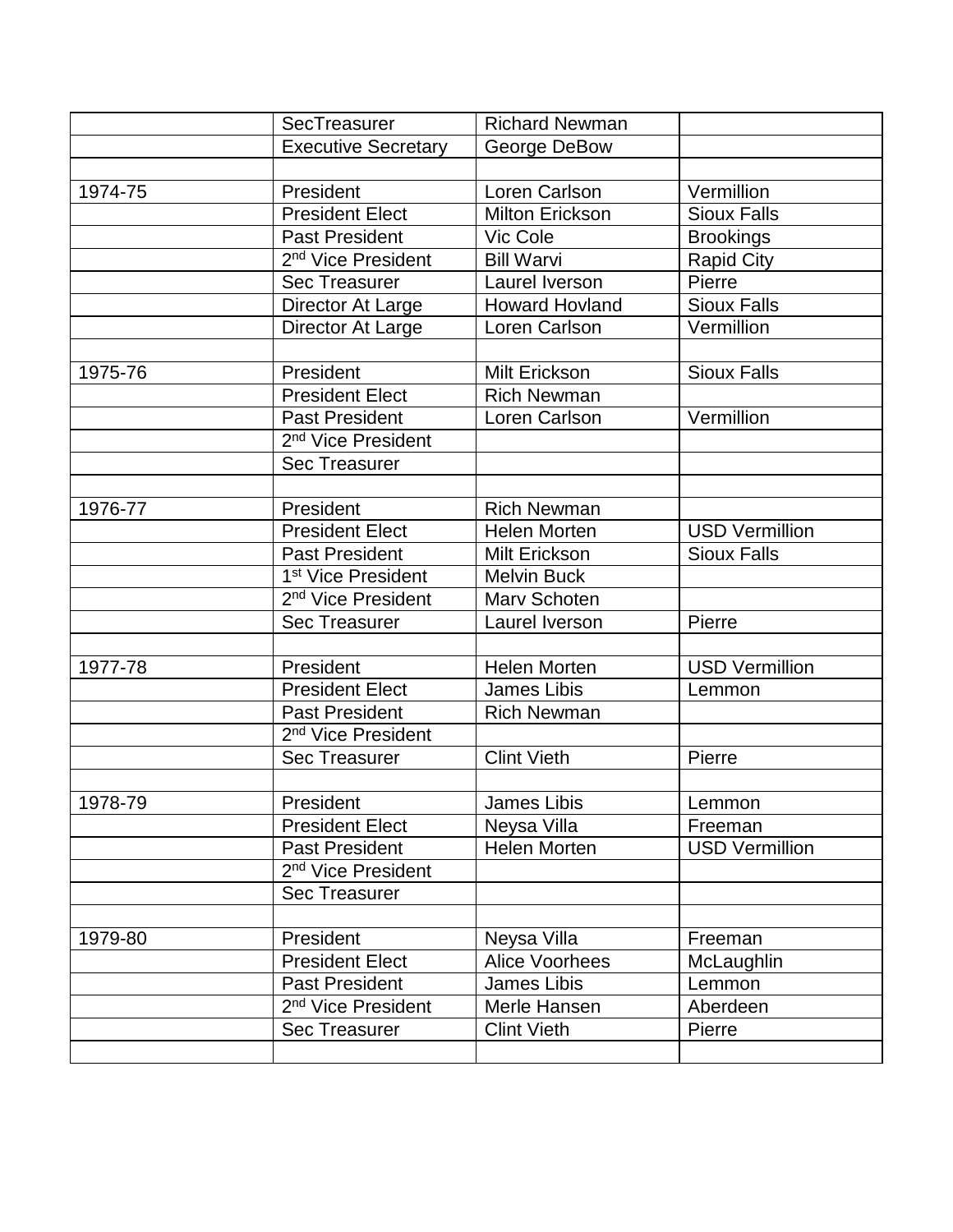| 1980-81 | President                      | <b>Alice Voorhees</b>   | McLaughlin |
|---------|--------------------------------|-------------------------|------------|
|         | <b>President Elect</b>         | <b>Robert Kiner</b>     |            |
|         | <b>Past President</b>          | Neysa Villa             | Freeman    |
|         | 1 <sup>st</sup> Vice President | Merle Hansen            | Aberdeen   |
|         | 2 <sup>nd</sup> Vice President | <b>Cordell Morsette</b> |            |
|         | <b>Sec Treasurer</b>           | <b>Clint Vieth</b>      |            |

## **OFFICERS**

## Adult, Continuing and Community Education Association of South Dakota (ACCEASD)

| 1981-82 | President                | <b>Robert Kiner</b>   |                       |
|---------|--------------------------|-----------------------|-----------------------|
|         | <b>President Elect</b>   | Neysa Villa           | Freeman               |
|         | <b>Past President</b>    | <b>Alice Voorhees</b> | McLaughlin            |
|         | <b>Sec Treasurer</b>     | <b>Clint Vieth</b>    | Pierre                |
|         |                          | <b>Jack Sumner</b>    | <b>USD Vermillion</b> |
|         | Directors 2 yr term      |                       |                       |
|         | <b>NW</b>                | <b>Mavis Thoreson</b> | Lemmon                |
|         | <b>SW</b>                | Rene' Mills           | Pine Ridge            |
|         | <b>NE</b>                | Merle Hansen          | Aberdeen              |
|         | $\overline{\mathsf{SE}}$ | <b>Helen Morten</b>   | <b>USD Vermillion</b> |
|         | Directors 1 yr term      |                       |                       |
|         | At Large                 | Marjorie Ganje        | Eagle Butte           |
|         | At Large                 | Frank Zuhn            | Aberdeen              |
|         | At Large                 | Marcia West           | Philip                |
|         | At Large                 | <b>Gordon Weston</b>  | Pine Ridge            |
|         | <b>State Liaison</b>     | <b>Helen Morten</b>   | <b>USD Vermillion</b> |
|         | <b>MVAEA Rep</b>         | <b>Robert Kiner</b>   |                       |
|         | <b>MVAEA Rep Alt</b>     | <b>Clint Vieth</b>    | Pierre                |
|         |                          |                       |                       |
| 1982-83 | President                | Neysa Villa           | Freeman               |
|         | <b>President Elect</b>   | <b>Patty Dewey</b>    | Douglas               |
|         | <b>Past President</b>    | <b>Robert Kiner</b>   |                       |
|         | <b>Sec Treasurer</b>     | <b>Jack Sumner</b>    | <b>USD Vermillion</b> |
|         | <b>State Liaison</b>     | <b>Helen Morten</b>   | <b>USD Vermillion</b> |
|         | <b>Historian</b>         | Helen Morten          | <b>USD Vermillion</b> |
|         | Directors 1 yr term      |                       |                       |
|         | <b>NE</b>                | Ron Bennett           | Volga                 |
|         | At Large                 | Dallas Chief Eagle    | Marty                 |
|         | At Large                 | <b>Sheridan Swee</b>  | <b>Beresford</b>      |
|         | At Large                 | Marcia West           | Philip                |
|         | At Large                 | <b>Gordon Weston</b>  | Kyle                  |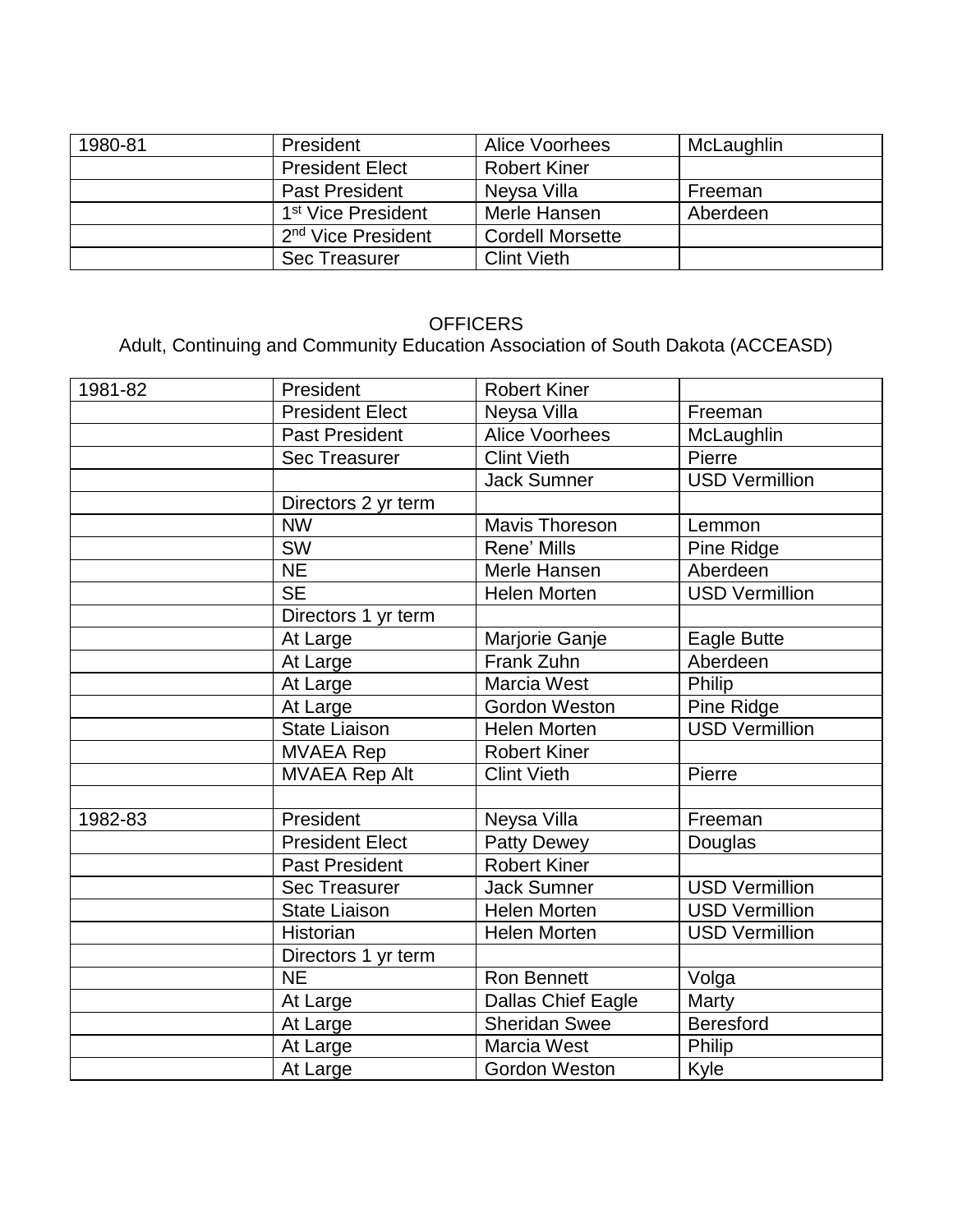| 1983-84 | President              | <b>Patty Dewey</b>        | Douglas               |
|---------|------------------------|---------------------------|-----------------------|
|         | <b>President Elect</b> | <b>John Sweet</b>         | Hartford              |
|         | <b>Past President</b>  | Neysa Villa               | Freeman               |
|         | <b>Sec Treasurer</b>   | <b>Jack Sumner</b>        | <b>USD Vermillion</b> |
|         | <b>State Liaison</b>   | <b>Helen Morten</b>       | <b>USD Vermillion</b> |
|         | Directors 2 yr term    |                           |                       |
|         | <b>NE</b>              | Jane Kono                 | <b>Baltic</b>         |
|         | <b>NW</b>              | Doris Hodge               | Douglas               |
|         | <b>SE</b>              | <b>Sharlene Krause</b>    | Irene                 |
|         | <b>SW</b>              | <b>Tony Fresquez</b>      | Kyle                  |
|         | Directors 1 yr term    |                           |                       |
|         | At Large               | Gordon Weston             | Kyle                  |
|         | At Large               | <b>Dallas Chief Eagle</b> | Marty                 |
|         | At Large               | Marcia West               | Philip                |
|         | At Large               | <b>Sheridan Swee</b>      | <b>Beresford</b>      |
|         |                        |                           |                       |
| 1984-85 | President              | <b>John Sweet</b>         | Hartford              |
|         | <b>President Elect</b> | <b>Sheridan Swee</b>      | <b>Beresford</b>      |
|         | <b>Past President</b>  | <b>Patty Dewey</b>        | Douglas               |
|         | <b>Sec Treasurer</b>   | <b>Ken Cross</b>          | West. Central School  |
|         |                        |                           | <b>District</b>       |
|         | <b>State Liaison</b>   | <b>Helen Morten</b>       | USD, Vermillion       |
|         | Directors 1 yr term    |                           |                       |
|         | <b>NE</b>              | <b>Barb Audley</b>        | <b>SDSU Brookings</b> |
|         | At Large               | Marcia West               | Philip                |
|         | At Large               | Ellen Gramm               | Avon                  |
|         | At Large               | Gene Dickson              | Pierre                |
|         | At Large               | Marlon Leneaugh           | <b>Sinte</b>          |
|         |                        |                           |                       |
| 1985-86 | President              | <b>Sheridan Swee</b>      | <b>Beresford</b>      |
|         | <b>President Elect</b> | Ken Cross                 | Hartford              |
|         | <b>Past President</b>  | John Sweet                | Hartford              |
|         | <b>Sec Treasurer</b>   | Laura Ampleman            |                       |
|         | <b>State Liaison</b>   | <b>Helen Morten</b>       | USD, Vermillion       |
|         | Directors 2 yr term    |                           |                       |
|         | <b>SW</b>              | <b>Cordelia Martinez</b>  |                       |
|         | <b>NW</b>              | Doris Hodge               |                       |
|         | <b>NE</b>              | <b>Barbara Audley</b>     |                       |
|         | <b>SE</b>              | <b>Bonnie Shields</b>     |                       |
|         |                        |                           |                       |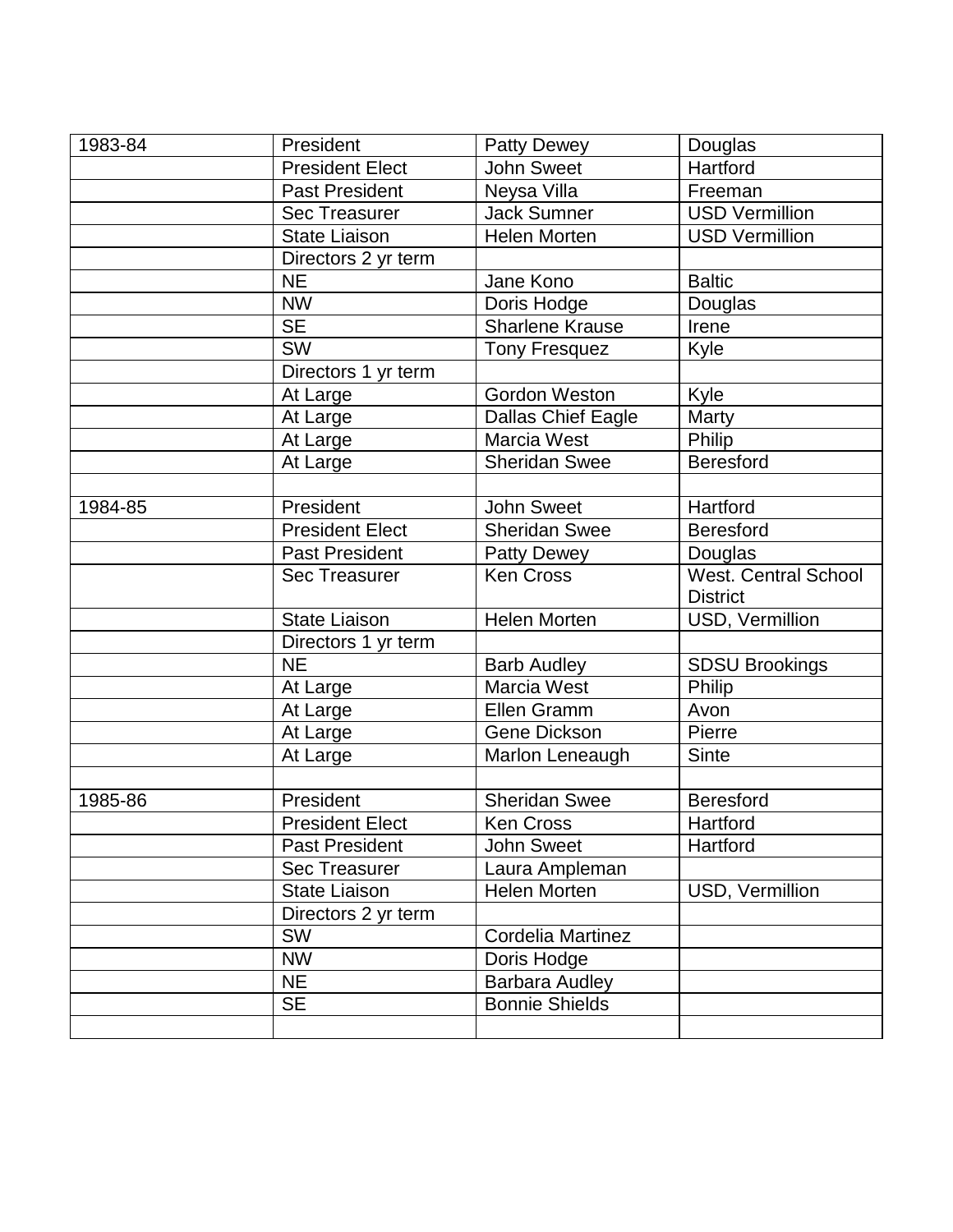| 1986-87 | President              | Marcia West            | Philip                |
|---------|------------------------|------------------------|-----------------------|
|         | <b>President Elect</b> | Keith Jenson           |                       |
|         | <b>Past President</b>  | <b>Sheridan Swee</b>   | <b>Beresford</b>      |
|         | <b>Sec Treasurer</b>   | Kathy Behrens          | <b>Rapid City</b>     |
|         | Directors 1 yr term    |                        |                       |
|         | At Large               | <b>Nancy Harles</b>    | <b>Sisseton</b>       |
|         | At Large               | <b>Barbara Ohleen</b>  | Webster               |
|         | At Large               | Ellen Gramm            | Avon                  |
|         | At Large               | Gene Dickson           | Pierre                |
|         |                        |                        |                       |
| 1987-88 | President              | Keith Jensen-          |                       |
|         |                        | Gene Dickson           |                       |
|         | <b>President Elect</b> | Gene Dickson           | Pierre                |
|         | <b>Past President</b>  | Marcia West            | Philip                |
|         | <b>Sec Treasurer</b>   | <b>Kathy Behrens</b>   |                       |
|         | Directors 2 yr term    |                        |                       |
|         | <b>NW</b>              | Susan Gunn             | Shadehill             |
|         | <b>SW</b>              | <b>Margaret Grant</b>  |                       |
|         | <b>SE</b>              | Sharlene Krause        | Yankton               |
|         | <b>NE</b>              | Fran Schoenfelder      |                       |
|         | Directors 1 yr term    |                        |                       |
|         | At Large               | Diana Cooley           |                       |
|         | At Large               | <b>Patty Dewey</b>     | Douglas               |
|         | At Large               | <b>Barbara Ohleen</b>  | Webster               |
|         | At Large               | Karen Engelhart        |                       |
|         |                        |                        |                       |
| 1988-89 | President              | <b>Gene Dickson</b>    | Pierre                |
|         | <b>President Elect</b> | <b>Barbara Audley</b>  | <b>SDSU Brookings</b> |
|         | <b>Past President</b>  | Keith Jensen           |                       |
|         | Secretary              | <b>Barb Ohleen</b>     | Webster               |
|         | <b>Treasurer</b>       | Karen Engelhart        | Meadow                |
|         | Historian              | <b>Sheridan Swee</b>   | <b>Beresford</b>      |
|         | Auditor                | <b>Sheridan Swee</b>   | <b>Beresford</b>      |
|         | <b>Editors</b>         | <b>Helen Morten</b>    | Vermillion            |
|         |                        | <b>Sharlene Krause</b> | Yankton               |
|         |                        |                        |                       |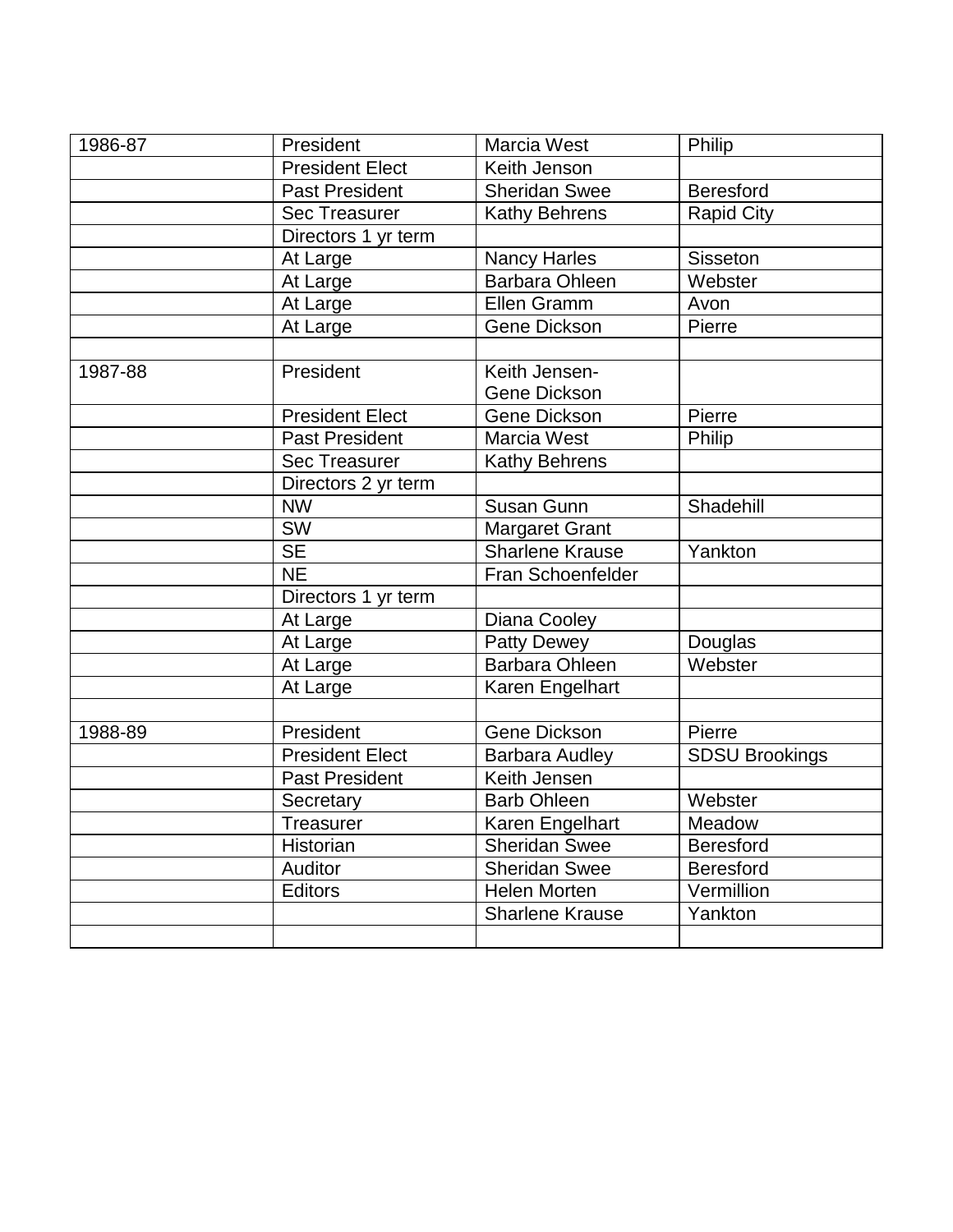## SOUTH DAKOTA ADULT LIFELONG LEARNING (SDALL)

| 1989-90 | President              | <b>Barbara Audley</b>  | <b>SDSU Brookings</b> |
|---------|------------------------|------------------------|-----------------------|
|         | <b>President Elect</b> | Doris Hodge            |                       |
|         | <b>Past President</b>  | Gene Dickson           | Pierre                |
|         | Sec/Treas              | Karen Engelhart        | Meadow                |
|         | Historian              | <b>Sharon Bertsch</b>  | Avon                  |
|         | Newsletter             | Barbara Audley         | <b>SDSU Brookings</b> |
|         |                        | <b>Sharlene Krause</b> | Yankton               |
|         | Directors 1 yr term    |                        |                       |
|         | At Large               | Diana Cooley           |                       |
|         | At Large               | Barbara Ohleen         | Webster               |
|         | At Large               | <b>Patty Dewey</b>     | Douglas               |
|         | At Large               | <b>Sharon Bertsch</b>  | Avon                  |
|         |                        |                        |                       |
| 1990-91 | President              | Doris Hodge            | <b>Box Elder</b>      |
|         | <b>President Elect</b> | <b>Sharlene Krause</b> | Yankton               |
|         | <b>Past President</b>  | Barbara Audley         | <b>Brookings</b>      |
|         | Sec/Treas              | Susan Gunn             | Lemmon                |
|         | <b>Historian</b>       | <b>Sharon Bertsch</b>  | Avon                  |
|         | Directors 1 yr term    |                        |                       |
|         | <b>SE</b>              | Doris Spicer           |                       |
|         | <b>NW</b>              | Susan Gunn             |                       |
|         |                        |                        |                       |
| 1991-92 | President              | <b>Sharlene Krause</b> | Yankton               |
|         | <b>President Elect</b> | Susan Gunn             | Lemmon                |
|         | <b>Past President</b>  | Doris Hodge            | <b>Box Elder</b>      |
|         | Secretary              | <b>Barb Ohleen</b>     | Webster               |
|         | Treasurer              | Dr. Barb Audley        | <b>Brookings</b>      |
|         | Historian              | <b>Sharen Bertsch</b>  | Avon                  |
|         | MVAEA Rep.             | Gene Dickson           | Pierre                |
|         | Membership             | <b>Sheridan Swee</b>   | <b>Beresford</b>      |
|         | <b>Other Directors</b> | <b>Patty Dewey</b>     |                       |
|         |                        | <b>Margaret Grant</b>  |                       |
|         |                        | Doris Hodge            |                       |
|         |                        | Alfreda Nash           |                       |
|         |                        | Doris Spicer           |                       |
|         |                        | Anne Koch              |                       |
|         |                        |                        |                       |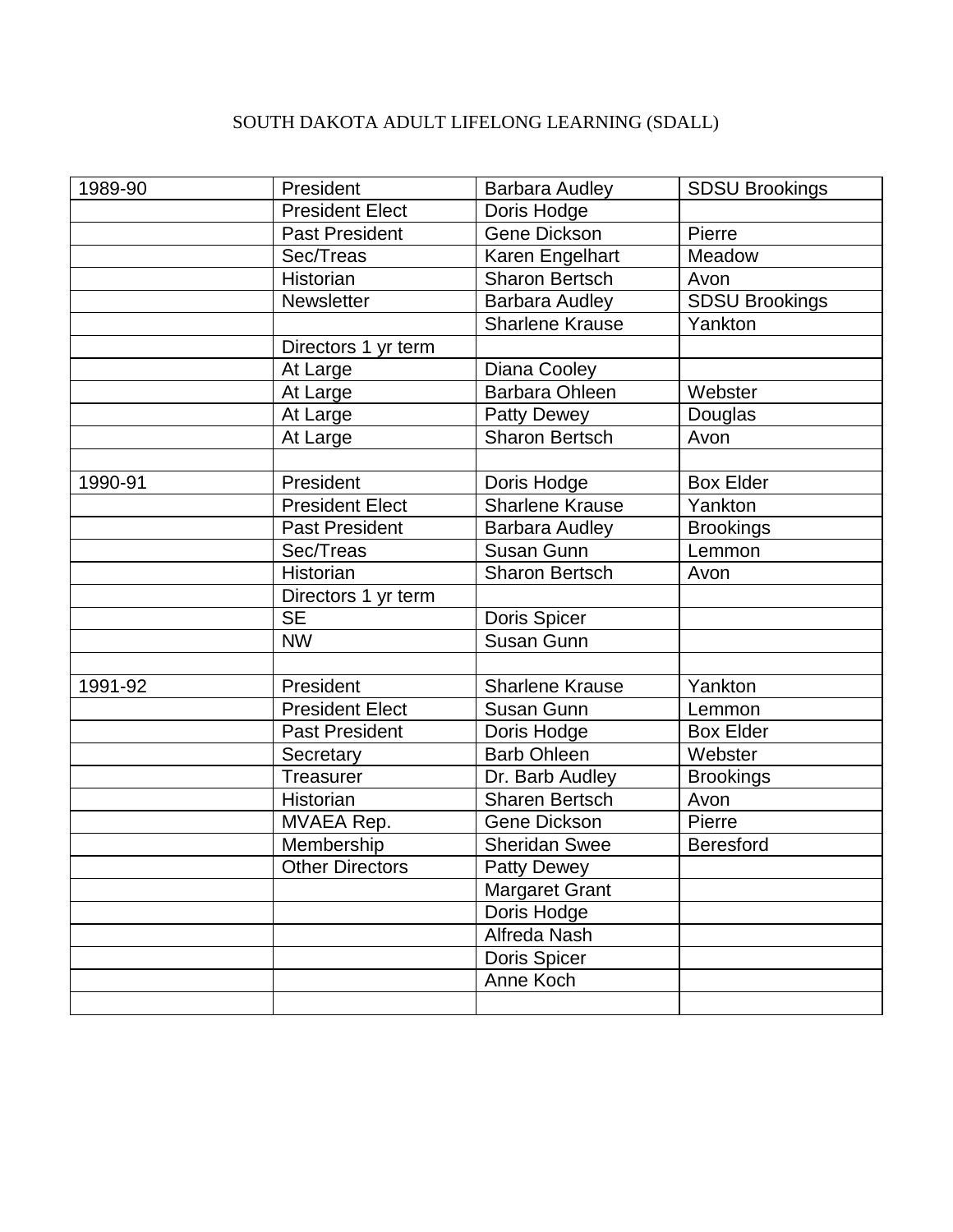| 1992-93 | President              | <b>Sharlene Krause</b> | Yankton            |
|---------|------------------------|------------------------|--------------------|
|         | <b>President Elect</b> | Susan Gunn             | Lemmon             |
|         | <b>Past President</b>  | Doris Hodge            | <b>Box Elder</b>   |
|         | Secretary              | <b>Barb Ohleen</b>     | Webster            |
|         | Treasurer              | <b>Barbara Audley</b>  | River Falls, WI    |
|         | Historian              | Sharen Bertsch         | Avon               |
|         | MVAEA Rep.             | Gene Dickson           | Pierre             |
|         | Membership             | <b>Sheridan Swee</b>   | <b>Beresford</b>   |
|         | <b>Other Directors</b> | <b>Patty Dewey</b>     |                    |
|         |                        | <b>Margaret Grant</b>  |                    |
|         |                        | Doris Hodge            |                    |
|         |                        | Alfreda Nash           |                    |
|         |                        | Doris Spicer           |                    |
|         |                        | Anne Koch              |                    |
|         |                        |                        |                    |
| 1993-94 | President              | Susan Gunn             | Lemmon             |
|         | <b>President Elect</b> | Ann Tryon-Koch         | Canton             |
|         | <b>Past President</b>  | <b>Sharlene Krause</b> | Yankton            |
|         | Secretary              | Karen Englehart        | Meadow             |
|         | Treasurer              | Barbara Audley         | River Falls, WI    |
|         | Historian              | Sharen Bertsch         | Avon               |
|         | MVAEA Rep.             | Gene Dickson           | Pierre             |
|         | Membership             | <b>Sheridan Swee</b>   | <b>Beresford</b>   |
|         |                        |                        |                    |
| 1994-95 | President              | Susan Gunn             | Lemmon             |
|         | <b>President Elect</b> | Ann Tryon-Koch         | Canton             |
|         | <b>Past President</b>  | <b>Sharlene Krause</b> | Yankton            |
|         | Secretary              | Karen Englehart        | Meadow             |
|         | Treasurer              | Barbara Audley         | River Falls, WI    |
|         | Historian              | Sharen Bertsch         | Avon               |
|         | <b>MVAEA Rep.</b>      | Gene Dickson           | Pierre             |
|         | Membership             | <b>Sheridan Swee</b>   | <b>Beresford</b>   |
|         |                        |                        |                    |
| 1995-96 | President              | Ann Tryon-Koch         | Canton             |
|         | <b>President Elect</b> | Claudette Reichert     | <b>Sturgis</b>     |
|         | <b>Past President</b>  | Susan Gunn             | Lemmon             |
|         | Secretary              | Karen Englehart        | Meadow             |
|         | <b>Treasurer</b>       | <b>Myron Fuerst</b>    | <b>Sioux Falls</b> |
|         | Historian              |                        |                    |
|         | MVAEA Rep.             |                        |                    |
|         | Membership             | Judy K. Wells &        |                    |
|         |                        | <b>Vicky Magnuson</b>  |                    |
|         | <b>Directors</b>       |                        |                    |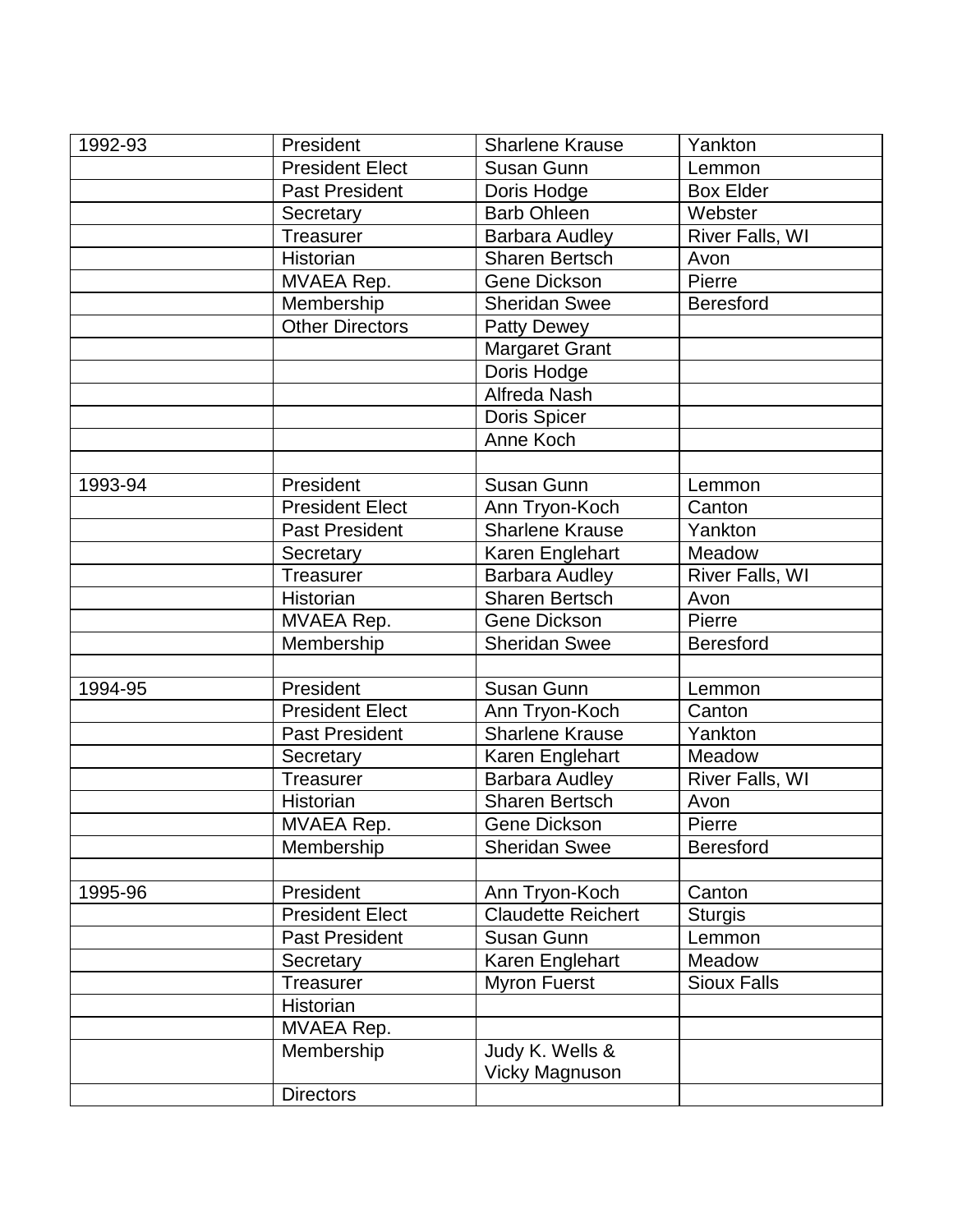|         | <b>NE</b>              | <b>Barb Ohleen</b>        | Webster            |
|---------|------------------------|---------------------------|--------------------|
|         | <b>NW</b>              | Carolyn Paulson           |                    |
|         | <b>SE</b>              | <b>Sheridan Swee</b>      | <b>Beresford</b>   |
|         | <b>SW</b>              | <b>Russ Slaughter</b>     | <b>Sturgis</b>     |
|         | At Large               | Kim Olson                 | Huron              |
|         | At Large               | Margaret Grant            |                    |
|         | At Large               | Linda Bierle              | <b>Sturgis</b>     |
|         | <b>MVAEA</b>           | <b>Sharlene Krause</b>    |                    |
|         |                        |                           |                    |
| 1996-97 | President              | Ann Tryon-Koch            | Canton             |
|         | <b>President Elect</b> | <b>Claudette Reichert</b> | <b>Sturgis</b>     |
|         | <b>Past President</b>  | Susan Gunn                | Lemmon             |
|         | Secretary              | Karen Englehart           | Meadow             |
|         | Treasurer              | <b>Myron Fuerst</b>       | <b>Sioux Falls</b> |
|         | Historian              |                           |                    |
|         | <b>MVAEA</b>           | <b>Sharlene Krause</b>    |                    |
|         | Membership             | Judy K. Wells &           |                    |
|         |                        | <b>Vicky Magnuson</b>     |                    |
|         | <b>Directors</b>       |                           |                    |
|         | <b>NE</b>              | <b>Barb Ohleen</b>        | Webster            |
|         | <b>NW</b>              | Carolyn Paulson           |                    |
|         | <b>SE</b>              | <b>Sheridan Swee</b>      | <b>Beresford</b>   |
|         | <b>SW</b>              | Russ Slaughter            | <b>Sturgis</b>     |
|         | At Large               | Kim Olson                 | Huron              |
|         | At Large               | <b>Margaret Grant</b>     |                    |
|         | At Large               | Linda Bierle              | <b>Sturgis</b>     |
|         |                        |                           |                    |
| 1997-98 | President              | <b>Claudette Reichert</b> | <b>Sturgis</b>     |
|         | <b>President Elect</b> | <b>Sheridan Swee</b>      | <b>Beresford</b>   |
|         | <b>Past President</b>  | Ann Tryon-Koch            | Canton             |
|         | Secretary              | <b>Les Siewert</b>        | McIntosh           |
|         | Treasurer              | Kim Olson                 | Huron              |
|         | <b>MVAEA</b>           | <b>Sharlene Krause</b>    |                    |
|         | <b>Directors</b>       |                           |                    |
|         | <b>SW</b>              | <b>Jackie Gerenz</b>      | <b>Hot Springs</b> |
|         | <b>NE</b>              | <b>Jeff Mitchell</b>      | Aberdeen           |
|         | <b>NW</b>              | Karen Englehart           | Meadow             |
|         | <b>SE</b>              | <b>Trudee Schur Marsh</b> | <b>Sioux Falls</b> |
|         | At Large               | Marcia Kozel              |                    |
|         | At Large               | Jane Kono                 |                    |
|         | At Large               | Susan Gunn                |                    |
|         | At Large               | Keley Smith-Keller        |                    |
|         |                        |                           |                    |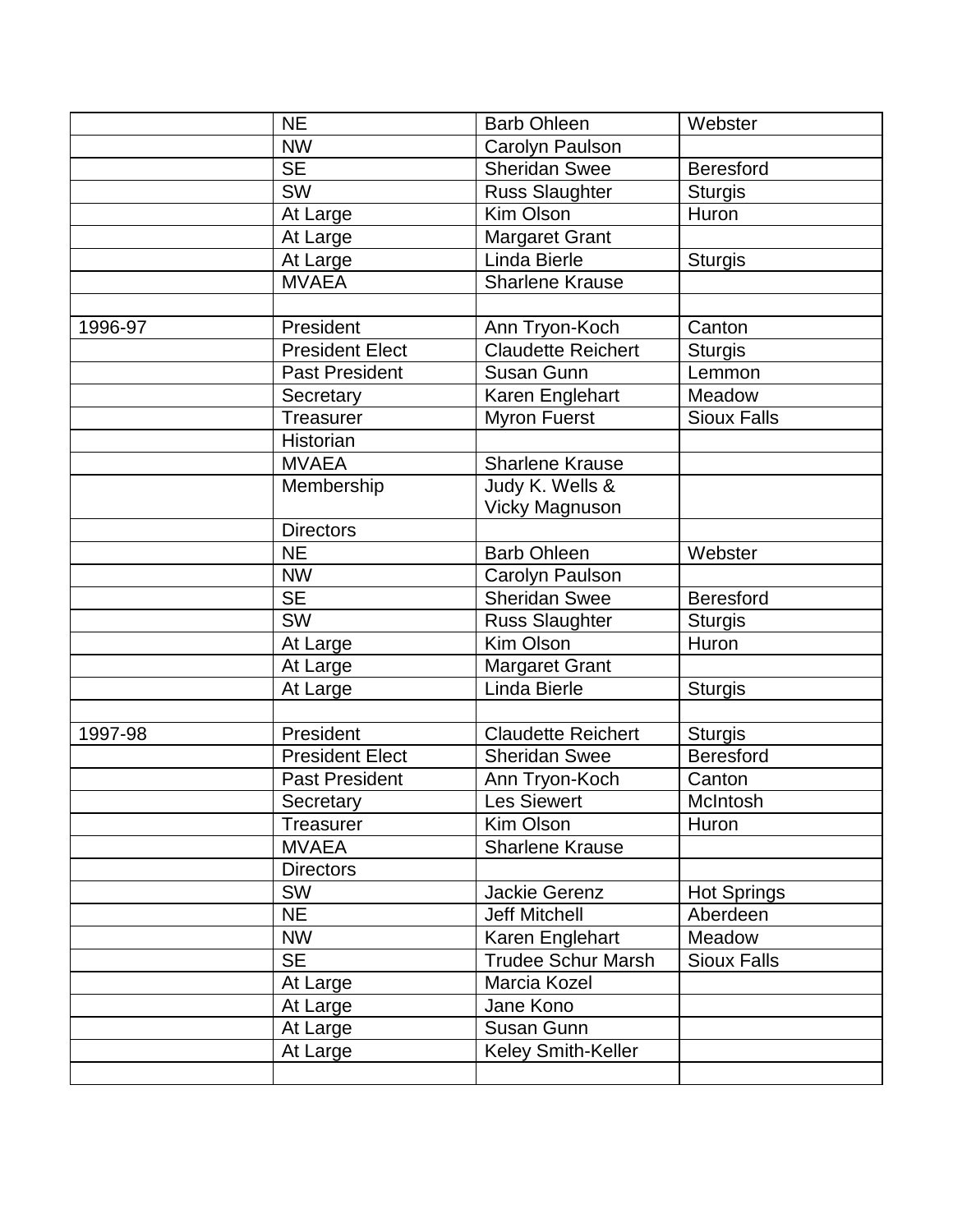| 1998-99   | President              | <b>Claudette Reichert</b> | <b>Sturgis</b>     |
|-----------|------------------------|---------------------------|--------------------|
|           | <b>President Elect</b> | Sheridan Swee             | <b>Beresford</b>   |
|           | <b>Past President</b>  | Ann Tryon-Koch            | Canton             |
|           | Secretary              | <b>Les Siewert</b>        | McIntosh           |
|           | <b>Treasurer</b>       | Kim Olson                 | Huron              |
|           | <b>MVAEA</b>           | <b>Trudee Schur Marsh</b> | <b>Sioux Falls</b> |
|           | <b>Directors</b>       |                           |                    |
|           | SW                     | Jackie Gerenz             | <b>Hot Springs</b> |
|           | <b>NE</b>              | <b>Jeff Mitchell</b>      | Aberdeen           |
|           | <b>NW</b>              | Karen Englehart           | Meadow             |
|           | <b>SE</b>              | <b>Trudee Schur Marsh</b> | <b>Sioux Falls</b> |
|           | At Large               | Marcia Kozel              | <b>Sioux Falls</b> |
|           | At Large               | Jane Kono                 |                    |
|           | At Large               | Susan Gunn                |                    |
|           | At Large               | Keley Smith-Keller        |                    |
|           |                        |                           |                    |
| 1999-2000 | President              | Sheridan Swee             | <b>Beresford</b>   |
|           | <b>President Elect</b> | <b>Trudee Schur Marsh</b> | <b>Sioux Falls</b> |
|           | <b>Past President</b>  | <b>Claudette Reichert</b> | <b>Sturgis</b>     |
|           | Secretary              | <b>Les Siewert</b>        | McIntosh           |
|           | Treasurer              | Kim Olson                 | Huron              |
|           | <b>MVAEA</b>           | <b>Trudee Schur Marsh</b> | <b>Sioux Falls</b> |
|           | <b>Directors</b>       |                           |                    |
|           | <b>SW</b>              | <b>Tim Mills</b>          | Gregory            |
|           | <b>NW</b>              | Karen Englehart           | Meadow             |
|           | <b>NE</b>              | <b>Jeff Mitchell</b>      | Aberdeen           |
|           | <b>SE</b>              | Lana Reich                | <b>Sioux Falls</b> |
|           |                        | <b>Theresa Shoemaker</b>  | Waubay             |
|           |                        | Linda Bierle              | <b>Sturgis</b>     |
|           |                        | Marcia Kozel              | <b>Sioux Falls</b> |
|           |                        | Jeanne Nelson             | <b>Bonesteel</b>   |
|           |                        |                           |                    |
| 2000-01   | President              | Sheridan Swee             | <b>Beresford</b>   |
|           | <b>President Elect</b> | <b>Trudee Schur Marsh</b> | <b>Sioux Falls</b> |
|           | <b>Past President</b>  | <b>Claudette Reichert</b> | <b>Sturgis</b>     |
|           | Secretary              | <b>Les Siewert</b>        | McIntosh           |
|           | Treasurer              | Kim Olson                 | Huron              |
|           | <b>MVAEA</b>           | <b>Trudee Schur Marsh</b> | Sioux Falls        |
|           | <b>Directors</b>       |                           |                    |
|           | <b>SW</b>              | <b>Tim Mills</b>          | Gregory            |
|           | <b>NW</b>              | Karen Englehart           | Meadow             |
|           | <b>NE</b>              | <b>Jeff Mitchell</b>      | Aberdeen           |
|           | <b>SE</b>              | Lana Reich                | <b>Sioux Falls</b> |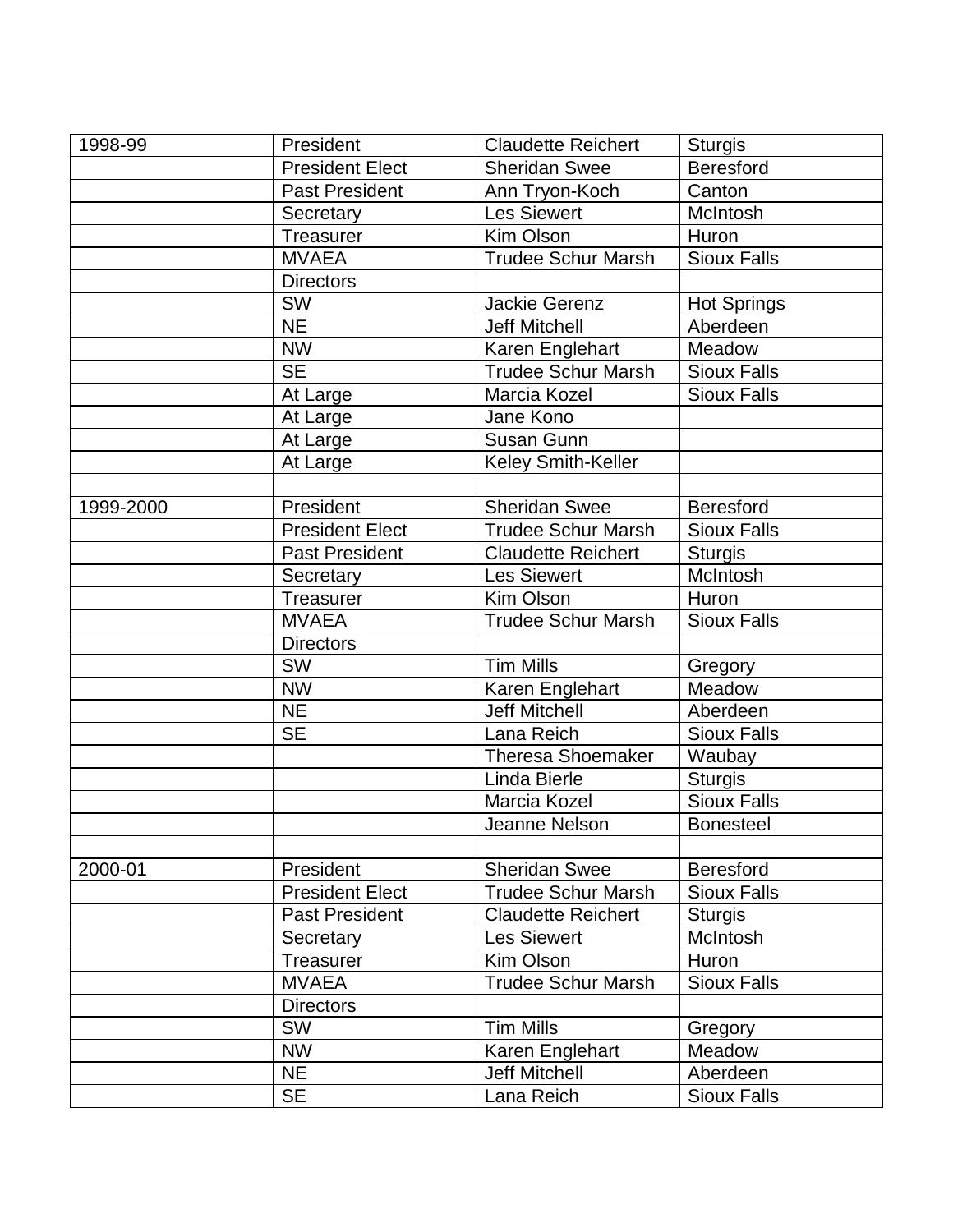|         |                        | <b>Teresa Shoemaker</b> | Waubay             |
|---------|------------------------|-------------------------|--------------------|
|         |                        | Linda Bierle            | <b>Sturgis</b>     |
|         |                        | Marcia Kozel            | <b>Sioux Falls</b> |
|         |                        | Jeanne Nelson           | <b>Bonesteel</b>   |
|         |                        |                         |                    |
| 2001-02 | President              | <b>Trudee Schur</b>     | <b>Sioux Falls</b> |
|         | <b>President Elect</b> | <b>Jeff Mitchell</b>    | Aberdeen           |
|         | <b>Past President</b>  | <b>Sheridan Swee</b>    | <b>Beresford</b>   |
|         | Secretary/Historian    | <b>Judy Eason</b>       | <b>Sturgis</b>     |
|         | Treasurer              | Kim Olson               | Huron              |
|         | <b>MVAEA</b>           |                         |                    |
|         | <b>Directors</b>       |                         |                    |
|         | <b>SW</b>              | <b>Tim Mills</b>        | Gregory            |
|         | <b>NW</b>              | Karen Englehart         | Meadow             |
|         | <b>NE</b>              | <b>Jeff Mitchell</b>    | Aberdeen           |
|         | <b>SE</b>              | Lana Reich              | <b>Sioux Falls</b> |
|         | At Large               | Renee Peterson          | <b>Rapid City</b>  |
|         | At Large               | <b>Teresa Shoemaker</b> | Waubay             |
|         | At Large               | <b>Carol Kluk</b>       | <b>Rapid City</b>  |
|         | At Large               | <b>Teresa Bartlett</b>  | <b>Sturgis</b>     |
|         |                        |                         |                    |
| 2002-03 | President              | <b>Trudee Schur</b>     | <b>Sioux Falls</b> |
|         | <b>President Elect</b> | <b>Jeff Mitchell</b>    | Aberdeen           |
|         | <b>Past President</b>  | <b>Sheridan Swee</b>    | <b>Beresford</b>   |
|         | Secretary/Historian    | <b>Judy Eason</b>       | <b>Sturgis</b>     |
|         | <b>Treasurer</b>       | Kim Olson               | Huron              |
|         | <b>MVAEA</b>           |                         |                    |
|         | <b>Directors</b>       |                         |                    |
|         | <b>SW</b>              | <b>Tim Mills</b>        | Gregory            |
|         | <b>NW</b>              | Karen Englehart         | Meadow             |
|         | <b>NE</b>              | <b>Jeff Mitchell</b>    | Aberdeen           |
|         | <b>SE</b>              | Lana Reich              | <b>Sioux Falls</b> |
|         | At Large               | Renee Peterson          | <b>Rapid City</b>  |
|         | At Large               | Teresa Shoemaker        | Waubay             |
|         | At Large               | <b>Carol Kluk</b>       | <b>Rapid City</b>  |
|         | At Large               | <b>Teresa Bartlett</b>  | <b>Sturgis</b>     |
|         |                        |                         |                    |
| 2003-04 | President              | Jeff Mitchell           | Aberdeen           |
|         | <b>President Elect</b> | Kim Olson               | Huron              |
|         | <b>Past President</b>  | <b>Trudee Schur</b>     | <b>Sioux Falls</b> |
|         | Secretary/Historian    | Judy Eason              | <b>Sturgis</b>     |
|         | <b>Treasurer</b>       | Becki Lemke             | Huron              |
|         | <b>MVAEA</b>           | Lana Reich              | <b>Sioux Falls</b> |
|         | <b>Directors</b>       |                         |                    |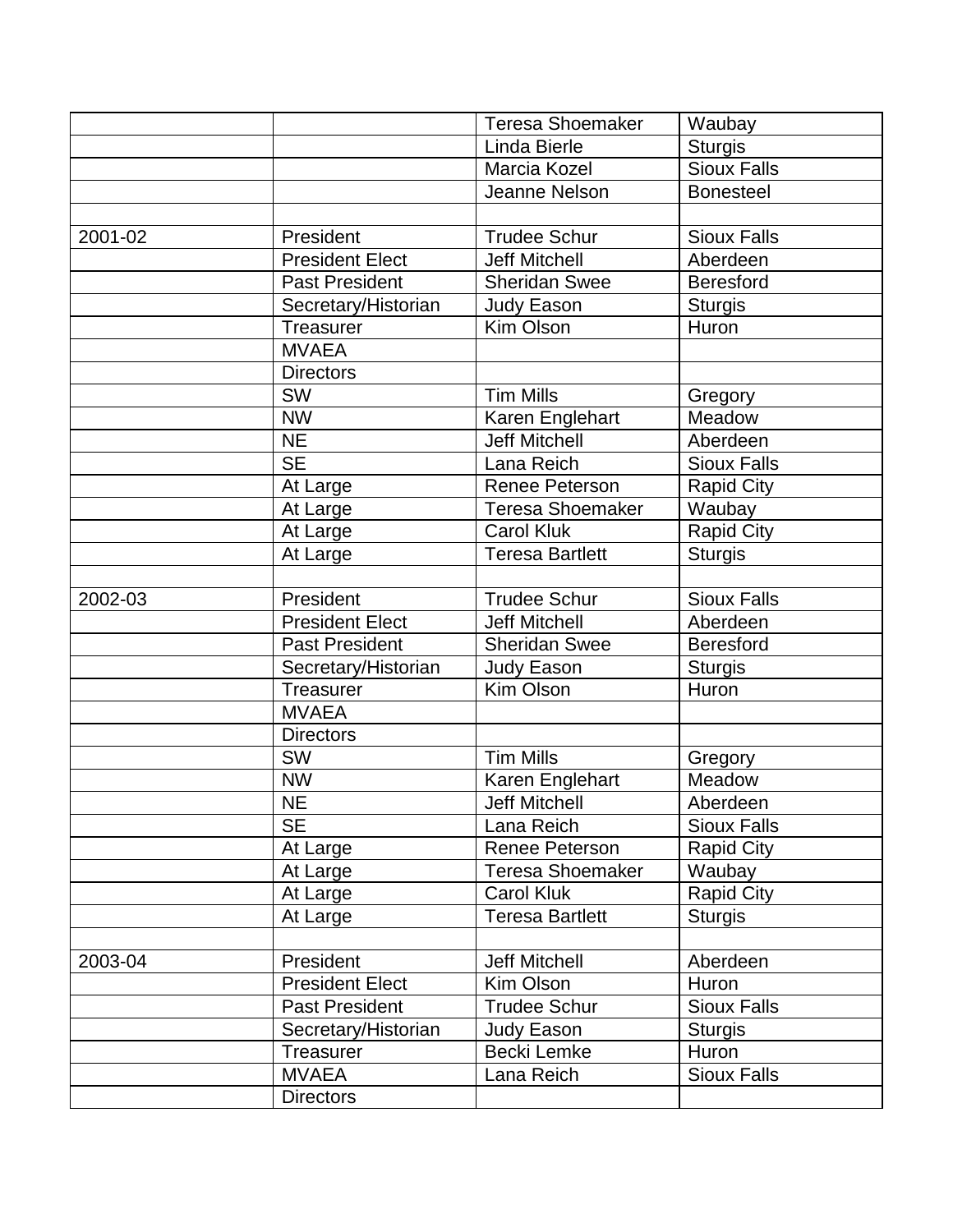|         | <b>SW</b>              | <b>Renee Peterson</b>  | <b>Rapid City</b>  |
|---------|------------------------|------------------------|--------------------|
|         | <b>NW</b>              | <b>Becky Schlomer</b>  | Mobridge           |
|         | <b>NE</b>              | Lori Kwaniewski        | Watertown          |
|         | <b>SE</b>              | <b>Shiela Fossell</b>  | <b>Sioux Falls</b> |
|         | At Large               | Lana Reich             | <b>Sioux Falls</b> |
|         | At Large               | <b>Carol Kluk</b>      | <b>Rapid City</b>  |
|         | At Large               | Teresa Shoemaker       | Waubay             |
|         | At Large               | <b>Teresa Bartlett</b> | <b>Sturgis</b>     |
|         |                        |                        |                    |
| 2004-05 | President              | <b>Jeff Mitchell</b>   | Aberdeen           |
|         | <b>President Elect</b> | Kim Olson              | Huron              |
|         | <b>Past President</b>  | <b>Trudee Schur</b>    | <b>Sioux Falls</b> |
|         | Secretary/Historian    | <b>Judy Eason</b>      | <b>Sturgis</b>     |
|         | Treasurer              | Becki Lemke            | Huron              |
|         | <b>MVAEA</b>           | Lori Kwasniewski       | Watertown          |
|         | <b>Directors</b>       |                        |                    |
|         | <b>SW</b>              | <b>Renee Peterson</b>  | <b>Rapid City</b>  |
|         | <b>NW</b>              | <b>Becky Schlomer</b>  | Mobridge           |
|         | <b>NE</b>              | Lori Kwaniewski        | Watertown          |
|         | <b>SE</b>              | <b>Shiela Fossell</b>  | <b>Sioux Falls</b> |
|         | At Large               | <b>Yvonne Lerew</b>    | <b>Sioux Falls</b> |
|         | At Large               | <b>Carol Kluk</b>      | <b>Rapid City</b>  |
|         | At Large               | Stephenie Rittberger   | Custer             |
|         | At Large               | <b>Teresa Bartlett</b> | <b>Sturgis</b>     |
| 2005-06 | President              | Kim Olson              | Huron              |
|         | <b>President Elect</b> | Renee Peterson         | <b>Rapid City</b>  |
|         | <b>Past President</b>  | <b>Jeff Mitchell</b>   | Aberdeen           |
|         | Secretary              | <b>Carol Kluk</b>      | <b>Rapid City</b>  |
|         | Treasurer              | Becki Lemke            | Huron              |
|         | <b>MVAEA</b>           | Lori Yost              | Watertown          |
|         | <b>Directors</b>       |                        |                    |
|         | <b>SW</b>              | Susan Heathershaw      | Kyle               |
|         | <b>NW</b>              | Judy Eason             | <b>Sturgis</b>     |
|         | <b>NE</b>              | <b>Doris Patten</b>    | Aberdeen           |
|         | <b>SE</b>              | Kay Scheibe            | <b>Brookings</b>   |
|         | At Large               | <b>Carol Kluk</b>      | <b>Rapid City</b>  |
|         | At Large               | <b>Teresa Bartlett</b> | <b>Sturgis</b>     |
|         | At Large               | Stephenie Rittberger   | Custer             |
|         | At Large               |                        |                    |
|         | Membership             | Susan Gunn             | Shadehill          |
|         | Historian              | Judy Eason             | <b>Sturgis</b>     |
|         | <b>State Director</b>  | Marcia Hess            | Pierre             |
| 2006-07 | President              | Kim Olson              | Huron              |
|         | <b>President Elect</b> | Renee Peterson         | Huron              |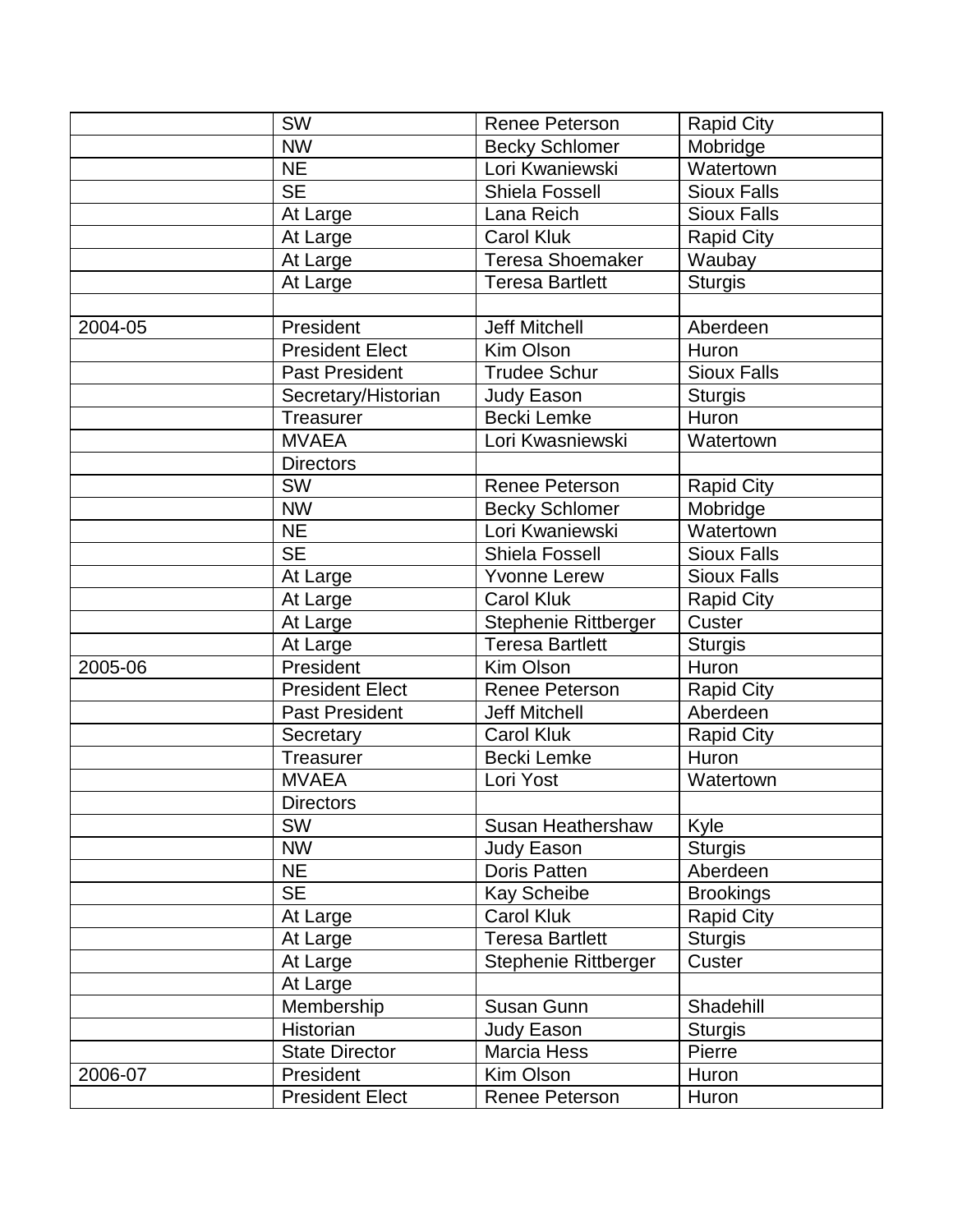|           | <b>Past President</b>     | <b>Jeff Mitchell</b> | Aberdeen           |
|-----------|---------------------------|----------------------|--------------------|
|           | Secretary                 | Sylvia Hollow Horn   | Pine Ridge         |
|           | Treasurer                 | <b>Becki Lemke</b>   | Huron              |
|           | <b>MVAEA</b>              | Lori Yost            | Watertown          |
|           | <b>SW</b>                 | Susan Heathershaw    | Kyle               |
|           | <b>NW</b>                 |                      |                    |
|           | <b>NE</b>                 | <b>Doris Patten</b>  | Aberdeen           |
|           | <b>SE</b>                 |                      |                    |
|           | At Large                  | <b>Sheri Duke</b>    | Yankton            |
|           | At Large                  | Teresa Johnson       | Pierre             |
|           | At Large                  | Lara Ann Frey        | <b>Sioux Falls</b> |
|           | At Large                  | Lori Yost            | Watertown          |
|           | Membership                | Susan Gunn           | Shadehill          |
|           | Historian                 |                      |                    |
|           | <b>State Director</b>     | <b>Marcia Hess</b>   | Pierre             |
| 2007-2008 | President                 | Kim Olson            | Huron              |
|           | <b>President Elect</b>    | Renee Peterson       | <b>Rapid City</b>  |
|           | <b>Past President</b>     |                      |                    |
|           | Secretary                 | Susan Gunn           | Shadehill          |
|           | Treasurer                 | <b>Doris Patten</b>  | Aberdeen           |
|           | <b>MVAEA</b>              | Lori Yost            | Watertown          |
|           | <b>Directors</b>          |                      |                    |
|           | <b>East River</b>         | Lara Ann Frey        | <b>Sioux Falls</b> |
|           | <b>East River</b>         | Teresa Johnson       | Pierre             |
|           | <b>West River</b>         | Susan Heathershaw    | Kyle               |
|           | <b>West River</b>         | Stephenie Rittberger | Custer             |
|           | State Specialists         |                      |                    |
|           | <b>Program Specialist</b> | Jean Person          | Pierre             |
|           | <b>State Director</b>     | <b>Marcia Hess</b>   | Pierre             |
| 2008-2009 | President                 | Kim Olson            | Huron              |
|           | <b>President Elect</b>    | Renee Peterson       | <b>Rapid City</b>  |
|           | <b>Past President</b>     |                      |                    |
|           | Secretary                 | Susan Gunn           | Shadehill          |
|           | <b>Treasurer</b>          | <b>Doris Patten</b>  | Aberdeen           |
|           | <b>MVAEA</b>              | Lori Yost            | Watertown          |
|           | <b>Directors</b>          |                      |                    |
|           | <b>East River</b>         | Lara Ann Frey        | <b>Sioux Falls</b> |
|           | <b>East River</b>         | <b>Sue Carlisle</b>  | Pierre             |
|           | <b>West River</b>         | Susan Heathershaw    | Kyle               |
|           | <b>West River</b>         | Stephenie Rittberger | Custer             |
|           | <b>State Specialists</b>  |                      |                    |
|           | <b>Program Specialist</b> | Jean Person          | Pierre             |
|           | <b>State Director</b>     | <b>Marcia Hess</b>   | Pierre             |
| 2009-2010 | President                 | Renee Peterson       | <b>Rapid City</b>  |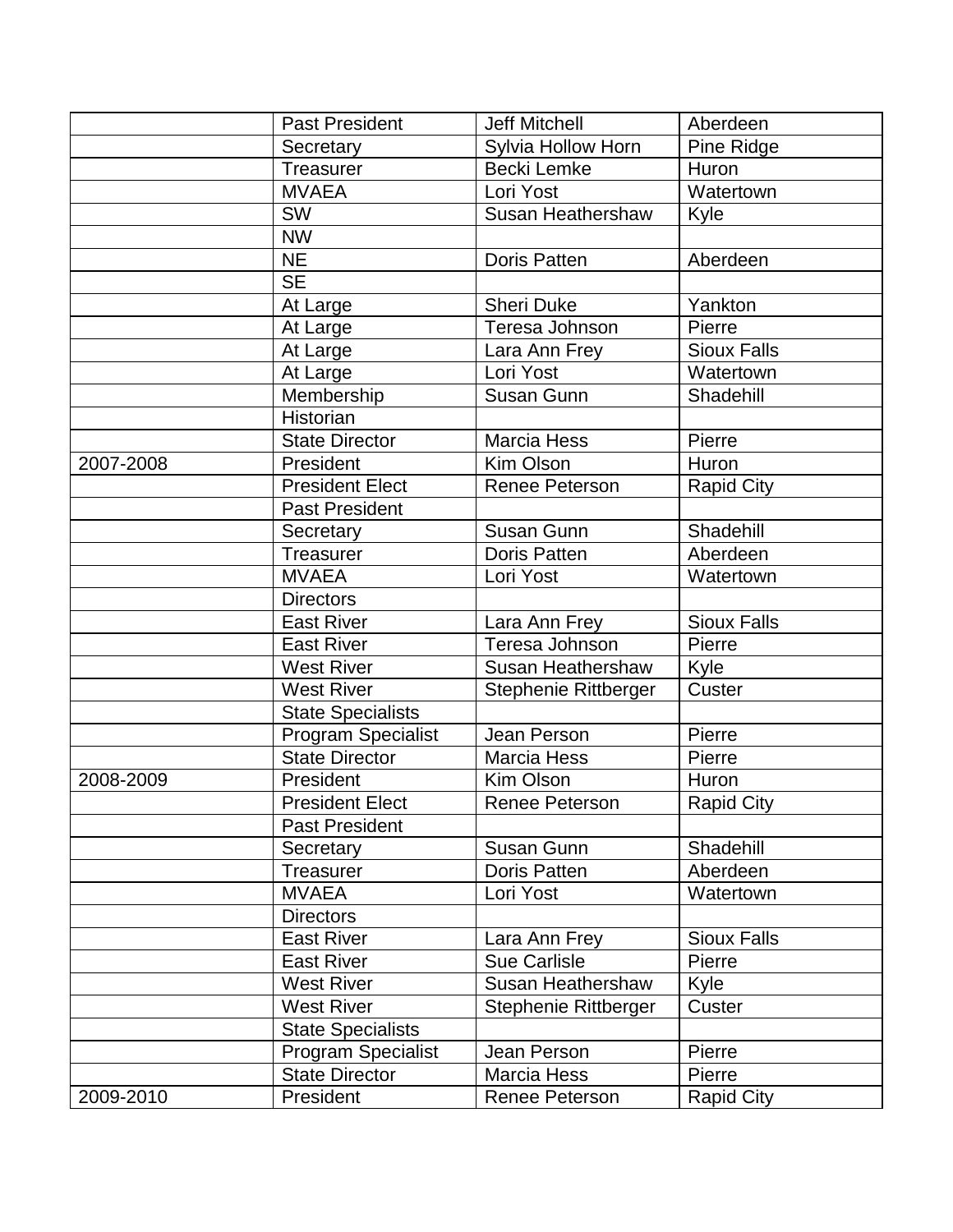|           | <b>President Elect</b> | Becki Lemke           | Huron              |
|-----------|------------------------|-----------------------|--------------------|
|           | <b>Past President</b>  | Kim Olson             | Huron              |
|           | Secretary              | Susan Gunn            | Shadehill          |
|           | Treasurer              | <b>Doris Patten</b>   | Aberdeen           |
|           | <b>Directors</b>       |                       |                    |
|           | <b>East River</b>      | <b>Sue Carlisle</b>   | Pierre             |
|           | <b>East River</b>      | Carla Steffensen      | <b>Brookings</b>   |
|           | <b>West River</b>      | Stephenie Rittberger  | Custer             |
|           | <b>West River</b>      | Sylvia Hollow Horn    | Pine Ridge         |
| 2010-2011 | President              | Renee Peterson        | <b>Rapid City</b>  |
|           | <b>President Elect</b> | Becki Lemke           | Huron              |
|           | <b>Past President</b>  | Kim Olson             | <b>Huron</b>       |
|           | Secretary              | <b>Barb Rohrbach</b>  | Pierre             |
|           | Treasurer              | <b>Doris Patten</b>   | Aberdeen           |
|           | <b>Directors</b>       |                       |                    |
|           | <b>East River</b>      | Carla Steffensen      | <b>Brookings</b>   |
|           | <b>East River</b>      | Denise Kranhold       | <b>Sisseton</b>    |
|           | <b>West River</b>      | Stephenie Rittberger  | Custer             |
|           | <b>West River</b>      | Sylvia Hollow Horn    | Pine Ridge         |
| 2011-2012 | President              | <b>Becki Lemke</b>    | Huron              |
|           | <b>President Elect</b> | Denise Kranhold       | Sisseton           |
|           | <b>Past President</b>  | <b>Renee Peterson</b> | <b>Rapid City</b>  |
|           | Secretary              | Kim Olson             | Huron              |
|           | <b>Treasurer</b>       | <b>Doris Patten</b>   | Aberdeen           |
|           | <b>Directors</b>       |                       |                    |
|           | <b>East River</b>      | Carla Steffensen      | <b>Brookings</b>   |
|           | <b>East River</b>      | Laura Smith-Hill      | <b>Sioux Falls</b> |
|           | <b>West River</b>      | Stephenie Rittberger  | Custer             |
|           | <b>West River</b>      | Sylvia Hollow Horn    | Pine Ridge         |
| 2012-2013 | President              | <b>Becki Lemke</b>    | Huron              |
|           | <b>President Elect</b> | Denise Kranhold       | Sisseton           |
|           | <b>Past President</b>  | <b>Renee Peterson</b> | <b>Rapid City</b>  |
|           | Secretary              | Stephenie Rittberger  | Custer             |
|           | <b>Treasurer</b>       | Kim Olson             | Huron              |
|           | <b>Directors</b>       |                       |                    |
|           | <b>East River</b>      | Carla Steffensen      | <b>Brookings</b>   |
|           | <b>East River</b>      | Karen Stugelmeyer     | Waubay             |
|           | <b>West River</b>      | Ceci Estes            | <b>Sturgis</b>     |
|           | <b>West River</b>      | Susan Kolb            | Kyle               |
| 2013-2014 | President              | Becki Lemke           | Huron              |
|           | <b>President Elect</b> | Denise Kranhold       | <b>Sisseton</b>    |
|           | <b>Past President</b>  | <b>Renee Peterson</b> | <b>Rapid City</b>  |
|           | Secretary              | Stephenie Rittberger  | Custer             |
|           | <b>Treasurer</b>       | Kim Olson             | Huron              |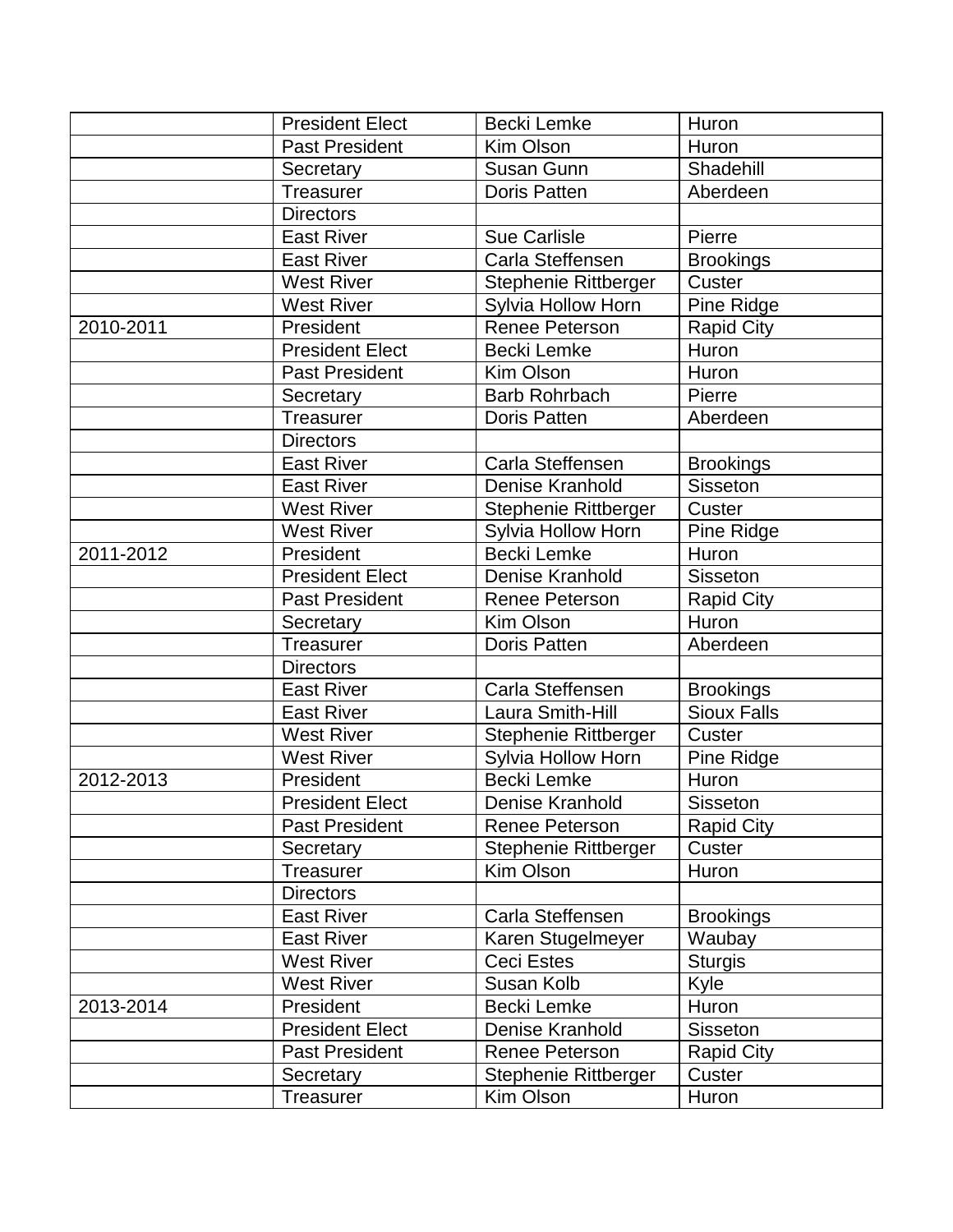|           | <b>Directors</b>       |                             |                    |
|-----------|------------------------|-----------------------------|--------------------|
|           | <b>East River</b>      | Jennifer Keyes              | <b>Sioux Falls</b> |
|           | <b>East River</b>      | <b>Teresa Rentsch</b>       | Yankton            |
|           | <b>West River</b>      | <b>Ceci Estes</b>           | <b>Sturgis</b>     |
|           | <b>West River</b>      | Susan Kolb                  | Kyle               |
| 2014-2015 | President              | Becki Lemke                 | Huron              |
|           | <b>President Elect</b> | <b>Teresa Rentsch</b>       | Yankton            |
|           | <b>Past President</b>  |                             |                    |
|           | Secretary              | Stephenie Rittberger        | Custer             |
|           | Treasurer              | Kim Olson                   | Huron              |
|           | <b>Directors</b>       |                             |                    |
|           | <b>East River</b>      | Denise Kranhold             | <b>Sisseton</b>    |
|           | <b>West River</b>      | <b>Ceci Estes</b>           | <b>Sturgis</b>     |
|           | At-Large               | Susan Kolb                  | Kyle               |
|           | At-Large               | Jennifer Keyes              | <b>Sioux Falls</b> |
| 2015-2016 | President              | Teresa Rentsch              | Yankton            |
|           | <b>President Elect</b> | Ceci Estes                  | <b>Sturgis</b>     |
|           | <b>Past President</b>  | Becki Lemke                 | Huron              |
|           | Secretary              | <b>Stephenie Rittberger</b> | Custer             |
|           | Treasurer              | Kim Olson                   | Huron              |
|           | <b>Directors</b>       |                             |                    |
|           | <b>East River</b>      | Denise Kranhold             | <b>Sisseton</b>    |
|           | <b>West River</b>      |                             |                    |
|           | At-Large               | Laura Smith-Hill            | <b>Sioux Falls</b> |
|           | At-Large               | Jennifer Keyes              | <b>Sioux Falls</b> |
| 2016-2017 | President              | <b>Teresa Rentsch</b>       | Yankton            |
|           | <b>President Elect</b> | Kim Olson                   | Huron              |
|           | <b>Past President</b>  | Becki Lemke                 | Huron              |
|           | Secretary              | Laura Smith-Hill            | <b>Sioux Falls</b> |
|           | Treasurer              | <b>Heidi Graves</b>         | Aberdeen           |
|           | <b>Directors</b>       |                             |                    |
|           | <b>East River</b>      | Rachel Jellema              | Pierre             |
|           | <b>West River</b>      | Stephenie Rittberger        | <b>Rapid City</b>  |
|           | At-Large               | Denise Kranhold             | <b>Sisseton</b>    |
|           | At-Large               | Jennifer Keyes              | <b>Sioux Falls</b> |
|           |                        |                             |                    |
| 2017-2018 | President              | Kim Olson                   | Huron              |
|           | <b>President Elect</b> | Jennifer Keyes              | <b>Sioux Falls</b> |
|           | Past President         | Becki Lemke                 | Huron              |
|           | Secretary              | Laura Smith-Hill            | <b>Sioux Falls</b> |
|           | Treasurer              | Karen Hofer                 | Huron              |
|           | <b>Directors</b>       |                             |                    |
|           | <b>East River</b>      |                             | Pierre             |
|           | <b>West River</b>      | Stephenie Rittberger        | <b>Rapid City</b>  |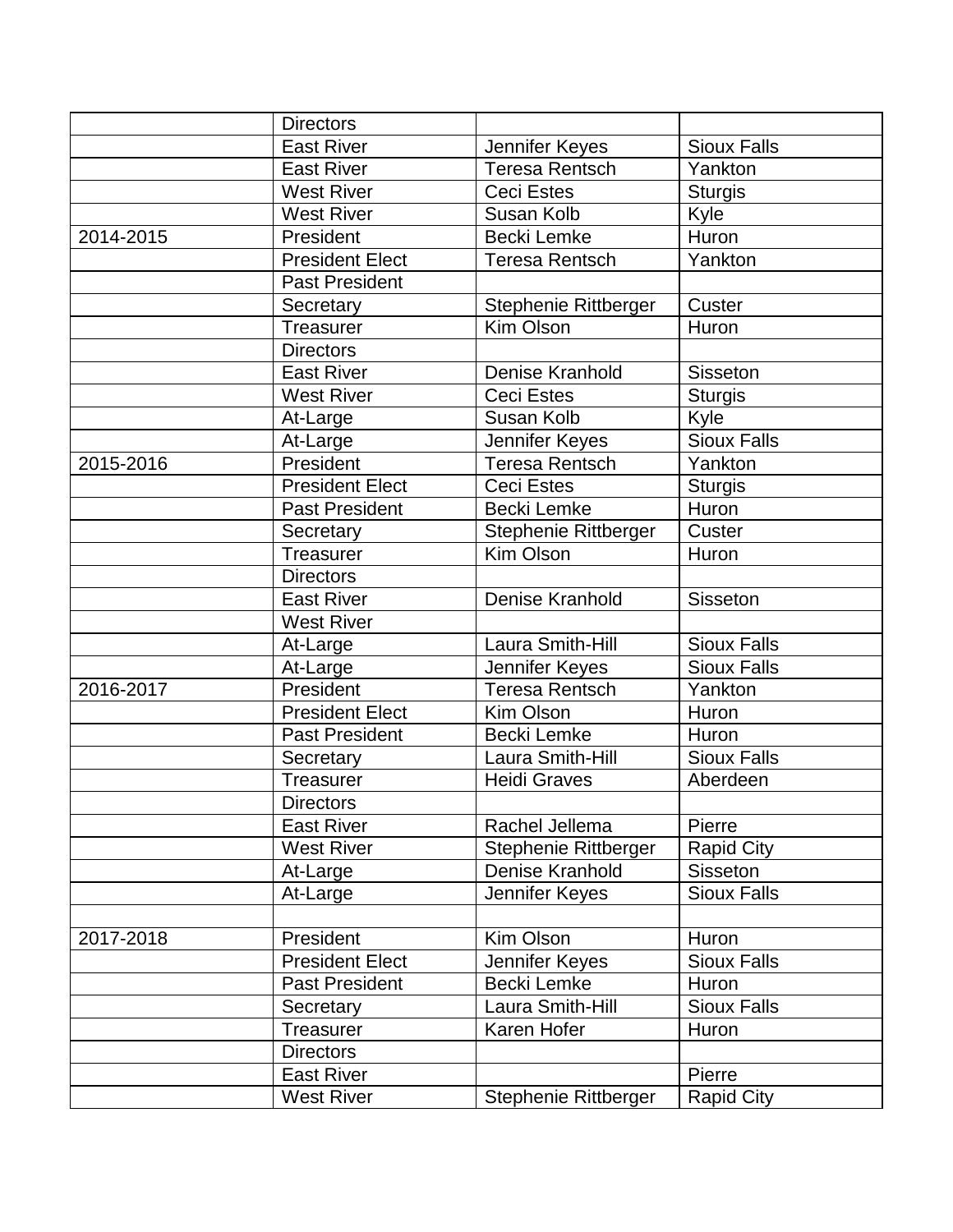|           | At-Large               | Meghan Mack          | <b>Rapid City</b>  |
|-----------|------------------------|----------------------|--------------------|
|           | At-Large               | Anne Eklund          | <b>Sioux Falls</b> |
|           |                        |                      |                    |
| 2017-2018 | President              | Kim Olson            | Huron              |
|           | <b>President Elect</b> | Jennifer Keyes       | <b>Sioux Falls</b> |
|           | Past President         | Becki Lemke          | Huron              |
|           | Secretary              | Laura Smith-Hill     | <b>Sioux Falls</b> |
|           | <b>Treasurer</b>       | Karen Hofer          | Huron              |
|           | <b>Directors</b>       |                      |                    |
|           | <b>East River</b>      |                      | Pierre             |
|           | <b>West River</b>      | Stephenie Rittberger | <b>Rapid City</b>  |
|           | At-Large               | Meghan Mack          | <b>Rapid City</b>  |
|           | At-Large               | Anne Eklund          | <b>Sioux Falls</b> |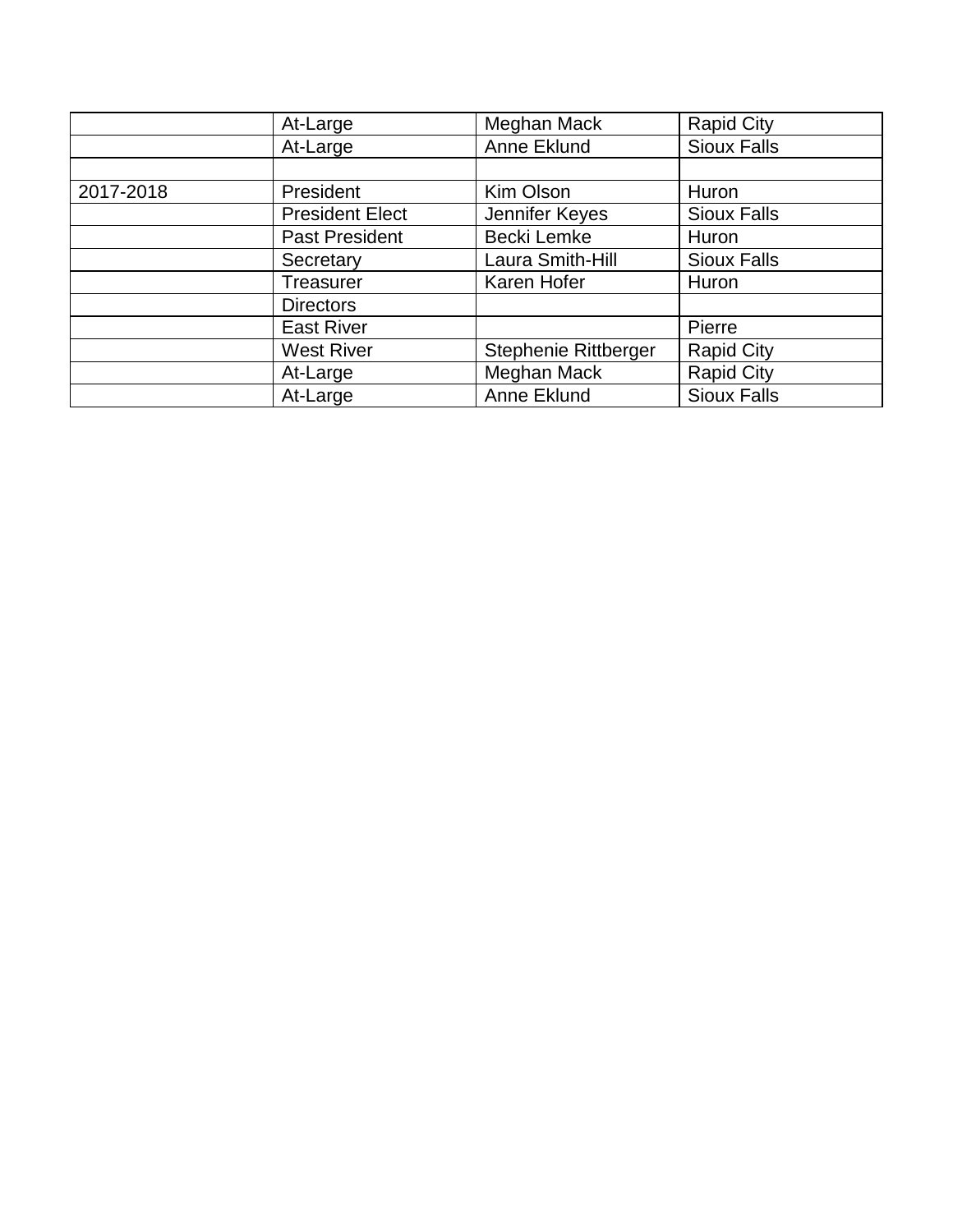### AWARDS

|      | ADULT EDUCATOR OF THE YEAR | <b>MVAEA AWARD</b>    | <b>FOUNDERS AWARD</b> |
|------|----------------------------|-----------------------|-----------------------|
|      |                            |                       |                       |
| 1959 | <b>NONE</b>                | <b>NONE</b>           |                       |
| 1960 | G. Bunday                  | G. Bunday             |                       |
| 1961 | <b>NONE</b>                | <b>NONE</b>           |                       |
| 1962 | <b>NONE</b>                | <b>NONE</b>           |                       |
| 1963 | <b>NONE</b>                | <b>NONE</b>           |                       |
| 1964 | <b>NONE</b>                | <b>NONE</b>           |                       |
| 1965 | <b>NONE</b>                | <b>NONE</b>           |                       |
| 1966 | G. Bunday                  | G. Bunday             |                       |
| 1967 | <b>Franklin Brist</b>      | F. Brist              |                       |
| 1968 | <b>Howard Hovland</b>      | H. Hovland            |                       |
| 1969 | George DeBow               | G. DeBow              |                       |
| 1970 | <b>Melvin Buck</b>         | M. Buck               |                       |
| 1971 | W. Oerlline                | W. Oerlline           |                       |
| 1972 | Marv Scholten              | M Scholten            |                       |
| 1973 | E. Hovland                 | E. Hovland            |                       |
| 1974 | <b>NONE</b>                | <b>NONE</b>           |                       |
| 1975 | Marjorie Ganje             | M. Ganje              |                       |
| 1976 | Milt Rich                  | R. Rich               |                       |
| 1977 | James A. Ludens            | <b>NONE</b>           |                       |
| 1978 | J. Doolittle               | J. Doolittle          |                       |
| 1979 | <b>William Warvi</b>       | W. Warvi              |                       |
| 1980 | Audrey Way                 | A. Way                |                       |
| 1981 | Doris Hodge                | D. Hodge              |                       |
| 1982 | <b>Steve Lee</b>           | S. Lee                |                       |
| 1983 | Helen Dice                 | H. Dice               |                       |
| 1984 | <b>Helen Morton</b>        | H. Morton             |                       |
| 1985 | <b>Robert Burian</b>       | R. Burian             | <b>Howard Hovland</b> |
| 1986 | <b>Jack Sumner</b>         | J. Sumner             |                       |
| 1987 | Cordelia Martinez          | C. Martinez           |                       |
| 1988 | Gene Dickson               | G. Dickson            |                       |
| 1989 | <b>Barbara Audley</b>      | <b>NONE</b>           |                       |
| 1990 | Alfreda Nash               | <b>B.</b> Audley      |                       |
| 1991 | <b>Judy Olson</b>          | J. Olson              |                       |
| 1992 | <b>Sheridan Swee</b>       | S. Swee               |                       |
| 1993 | Gene Dickson               | <b>Gene Dickson</b>   |                       |
| 1994 | <b>Sharlen Krause</b>      | Sharlen Krause        | Gene Dickson          |
| 1995 | <b>Margaret Grant</b>      | <b>Margaret Grant</b> |                       |
| 1996 | Susan Gunn                 | Susan Gunn            |                       |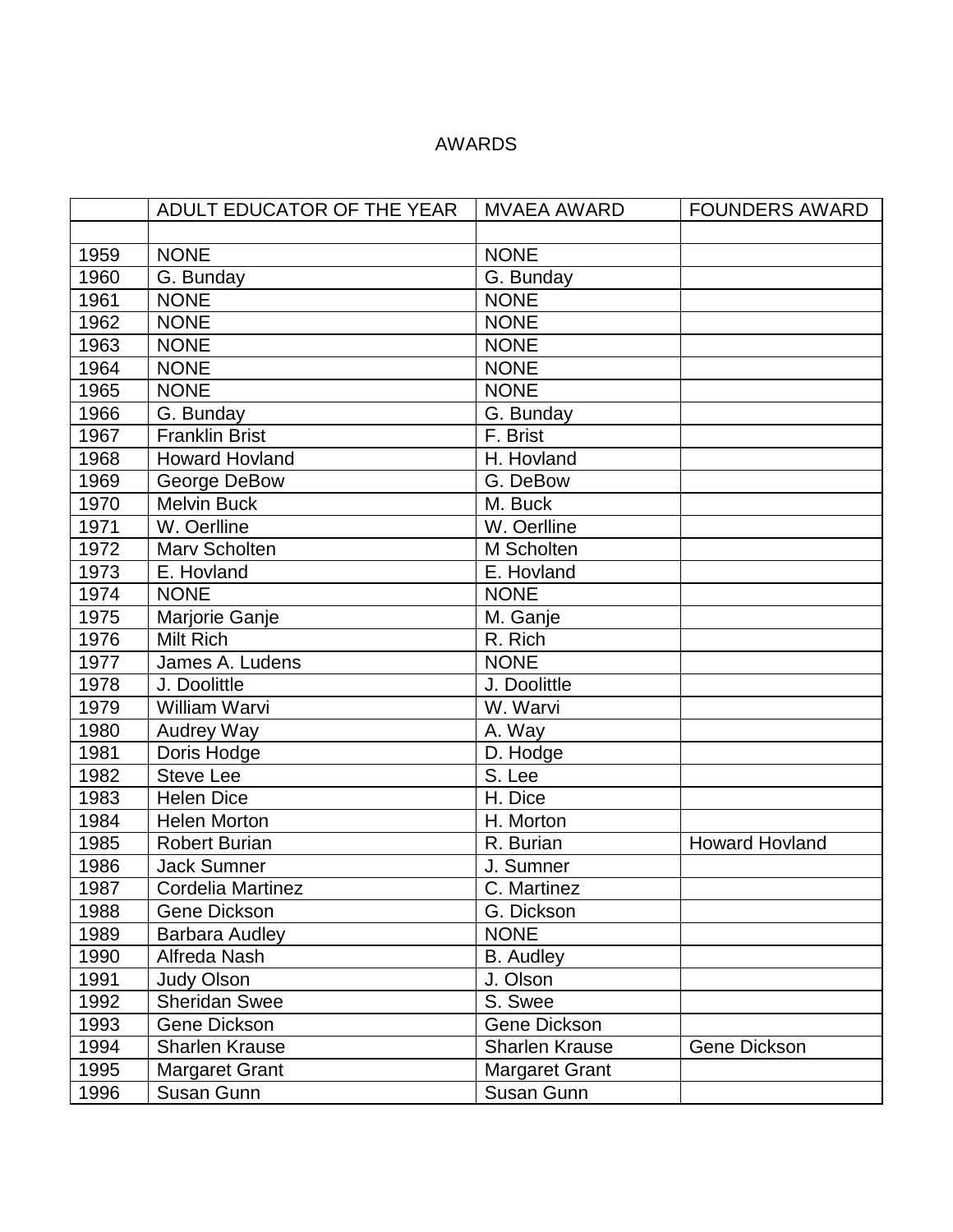| 1997  | Karen Englehart           | Karen Englehart           |                       |
|-------|---------------------------|---------------------------|-----------------------|
| 1998  | <b>Myron Fuerst</b>       | <b>Myron Fuerst</b>       | <b>Eunice Hovland</b> |
| 1999  | <b>Claudette Reichert</b> | <b>Claudette Reichert</b> |                       |
| 2000  | <b>Kim Olson</b>          | Kim Olson                 |                       |
| 2001? |                           | <b>Jeff Mitchell</b>      | <b>Sheridan Swee</b>  |
| 2002? | <b>Marcia Hess</b>        | <b>Marcia Hess</b>        |                       |
| 2003? | <b>Jeff Mitchell</b>      | <b>Trudee Schur</b>       |                       |
| 2004? | Lana Reich                | Lana Reich                |                       |
| 2004  | Becki Lemke               | Becki Lemke               |                       |
| 2005  | Renee Peterson            | <b>Renee Peterson</b>     |                       |
| 2006  | <b>Doris Patten</b>       | <b>Doris Patten</b>       |                       |
| 2007  | <b>Sylvia Hollow Horn</b> | Sylvia Hollow Horn        |                       |
| 2008  | Stephenie Rittberger      | Stephenie Rittberger      |                       |
| 2009  | Denise Kranhold           | Denise Kranhold           |                       |
| 2010  | Vicki Winkelman           | Vicki Winkelman           |                       |
| 2011  | Carol Hudson              | Carol Hudson              |                       |
| 2012  | John Taylor               | <b>None</b>               |                       |
| 2013  | <b>Missy Slaathaug</b>    | <b>None</b>               |                       |
| 2014  | Larry Anderson            | <b>None</b>               |                       |
| 2015  | <b>Carla Newbauer</b>     | <b>None</b>               |                       |
| 2016  | <b>Silke Hansen</b>       | <b>None</b>               |                       |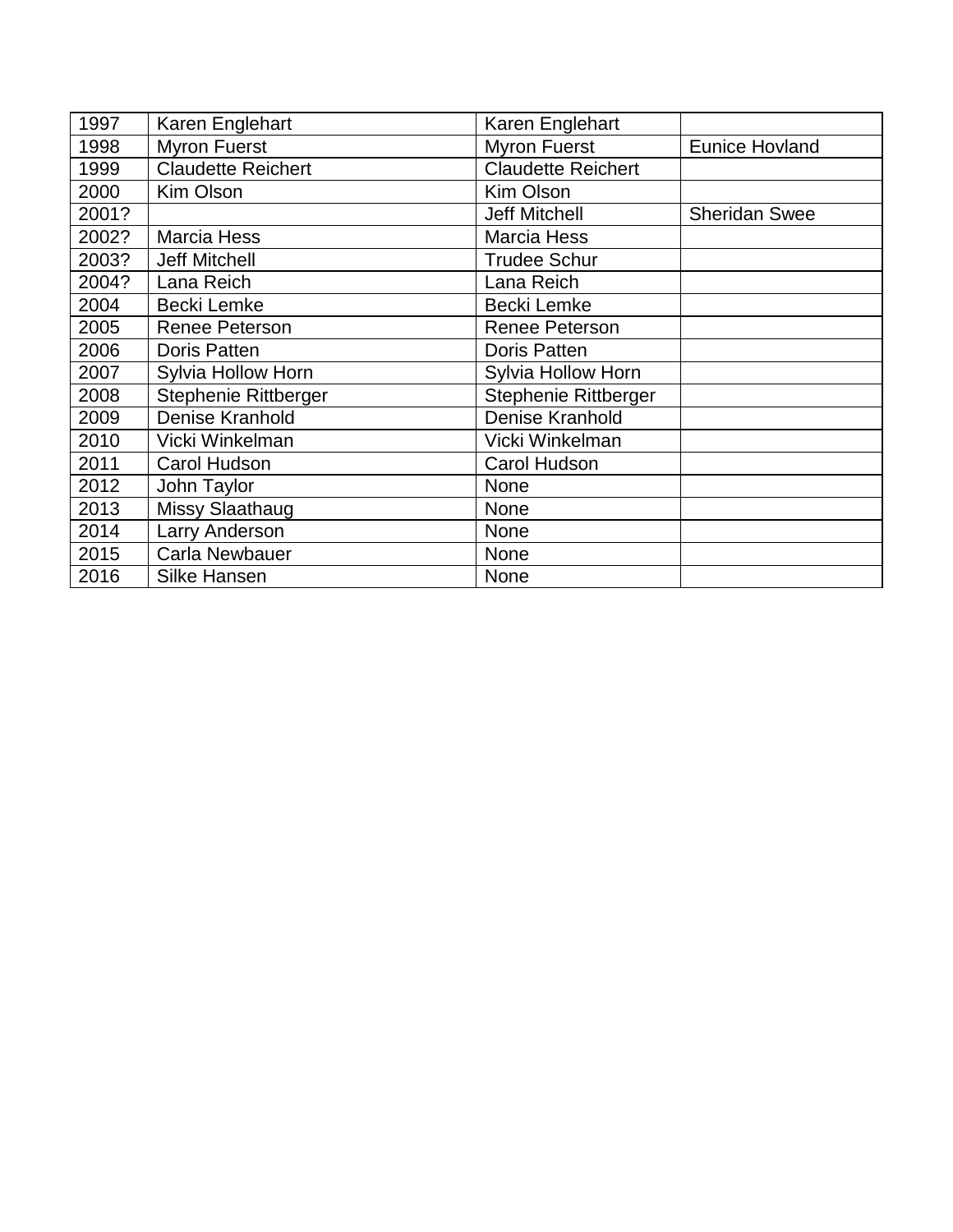#### SDALL DEVELOPMENT FUND HOVLAND AWARD

| 1989 | <b>Sharlen Krause</b>  |                                                         |
|------|------------------------|---------------------------------------------------------|
| 1995 | Kim Olson-Huron        |                                                         |
| 1996 | Susan Gunn             | Employability/career readiness manual as                |
|      | <b>Sharlen Krause</b>  | recommended by Federal and State administrations        |
| 1997 | No applications        |                                                         |
| 1998 | Dorothy Foreman        |                                                         |
| 1999 | Judy Eason             | Purchase dyslexia and learning disability assessments   |
| 2000 | Becki Lemke            | Basic Employment Skills & Vocational Rehab Training     |
| 2001 | Sue Jacobsen           | <b>Hygiene for Success</b>                              |
| 2002 | <b>Rosemary Minard</b> | <b>GED On-line</b>                                      |
|      | Wallace                |                                                         |
| 2003 | Becki Lemke            | Correlate CAB with other assessments                    |
| 2004 | <b>Sue Carlisle</b>    |                                                         |
| 2005 | No Applications        |                                                         |
| 2006 | Becki Lemke            | <b>ESL Learning Styles Inventory</b>                    |
| 2007 | Teresa Johnson         | Marketing                                               |
| 2008 | <b>Bobbi Schurz</b>    | <b>Distance Learning</b>                                |
| 2009 | Not awarded            |                                                         |
| 2010 | Not awarded            |                                                         |
| 2011 | Karen Stugelmeyer      | <b>Managed Enrollment</b>                               |
| 2012 | <b>Beth Schneider</b>  | <b>GED Practice Test/Official Test Score Comparison</b> |
| 2013 | <b>Teresa Rentsch</b>  | What's Next: College or Career?                         |
| 2014 | Rose Toering           | Kuta Software Instructional Companion                   |
| 2015 | Karen Hofer            | <b>GED Science Curriculum</b>                           |
| 2016 | Karen Hofer            | <b>GED Science Curriculum</b>                           |
| 2017 | None                   |                                                         |
| 2018 | None                   |                                                         |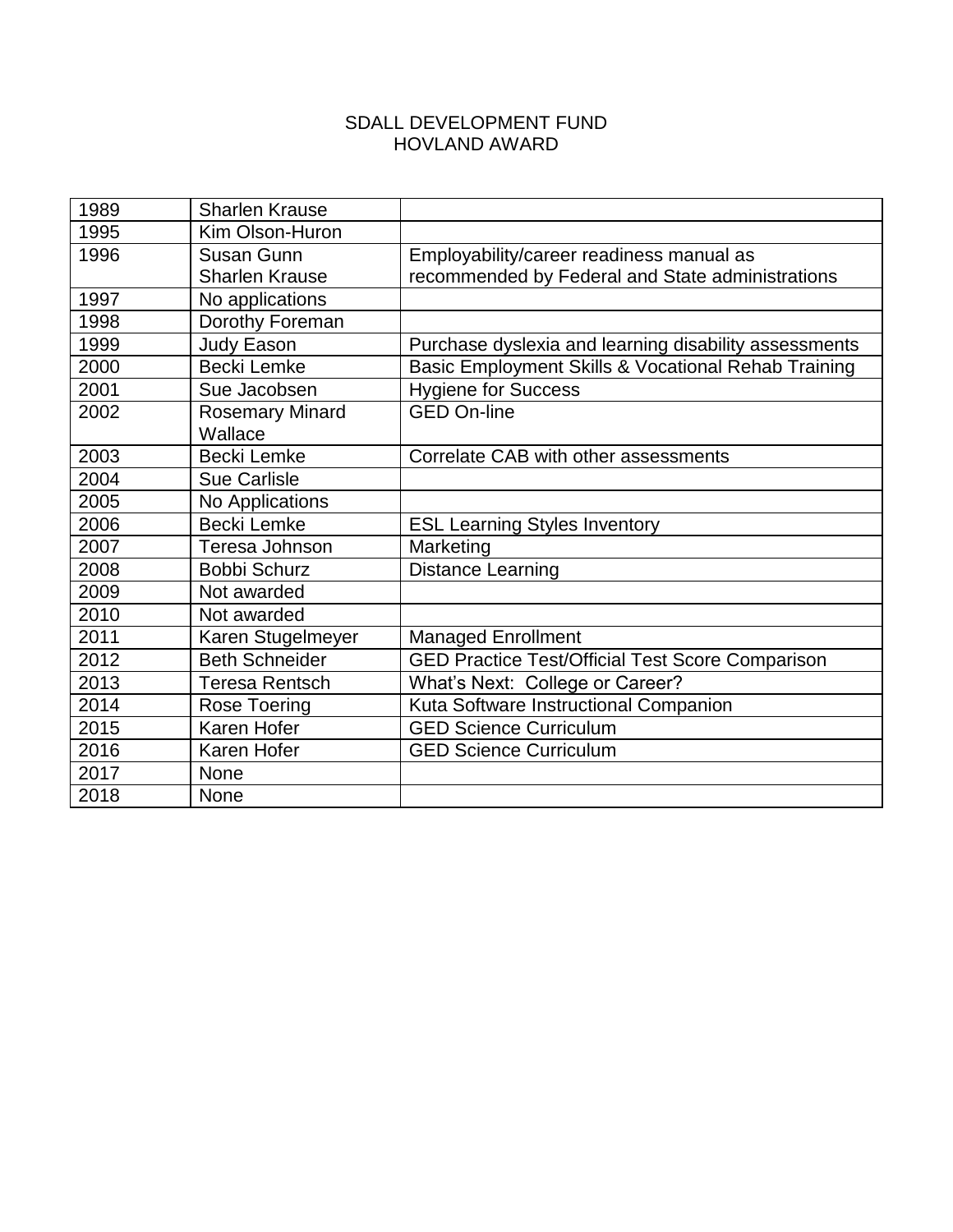#### OTHER AWARDS

1981 HONARARY PROFESSOR AWARD

Ron Bennett, Freeman Cort Carnes, Beresford Pat Doering, Sturgis Patty Dewey, Douglas Jolinda Gray, USD Jim Klasson, NCEA Corinne Milburn, USD Neysa Villa, Freeman Arnold Wold, Sturgis

- MOST OUTSTANDING PROJECT (on-going) Sheridan Swee, Beresford, Com. Ed. Dir.
- MOST OUTSTANDING NEW PROJECT Chris Anderson, Lyman School Dist. Superintendent
- 1982 MOST OUTSTANDING ON-GOING PROJECT Patty Dewey, Douglas School dist. Com. Ed. Dir. Donald Mueller, Douglas School Dist.Superintendent
	- MOST OUTSTANDING NEW PROJECT Sharlen Krause, Irene School Dist. Com. Ed. Dir. Keith Jensen, Irene School Dist. Superintendent
	- SPECIAL RECOGNITION AWARDS FOR OUTSTANDING SERVICE Helen Morten, USD Vermillion, Dir. of Com. Ed. Dev. Center Bob Kiner, President of ACCEASD

#### HONARARY PROFESSOR AWARD

Robert Anderson, Dean, School of Ed. USD Ron Bennett, Superintendent, Sioux Valley School Dist. Volga Patty Dewey, Com. Ed. Dir. Douglas School Dist., Ellsworth Air Force Base Bob Burian, Com. Ed. Dir., Marty Gene Dickson, Dir. Of Adult & Com. Ed. DESE, Pierre James Hansen, State Superintendent, DESE, Pierre Keith Jensen, Superintendent, Irene School Dist. Bob Kiner, President ACCEASD, Sioux Falls Sharlen Krause, Com. Ed. Dir., Irene Jack Minzey, Eastern Michaigan University, Upsilanti, MI. Donald Mueller, Superintendent Douglas School Dist. Ellsworth Air Force Base Jack Sumner, Adult & Higher Education, School of Ed. USD John Sweet. Superintendent, West Central School Dist., Hartford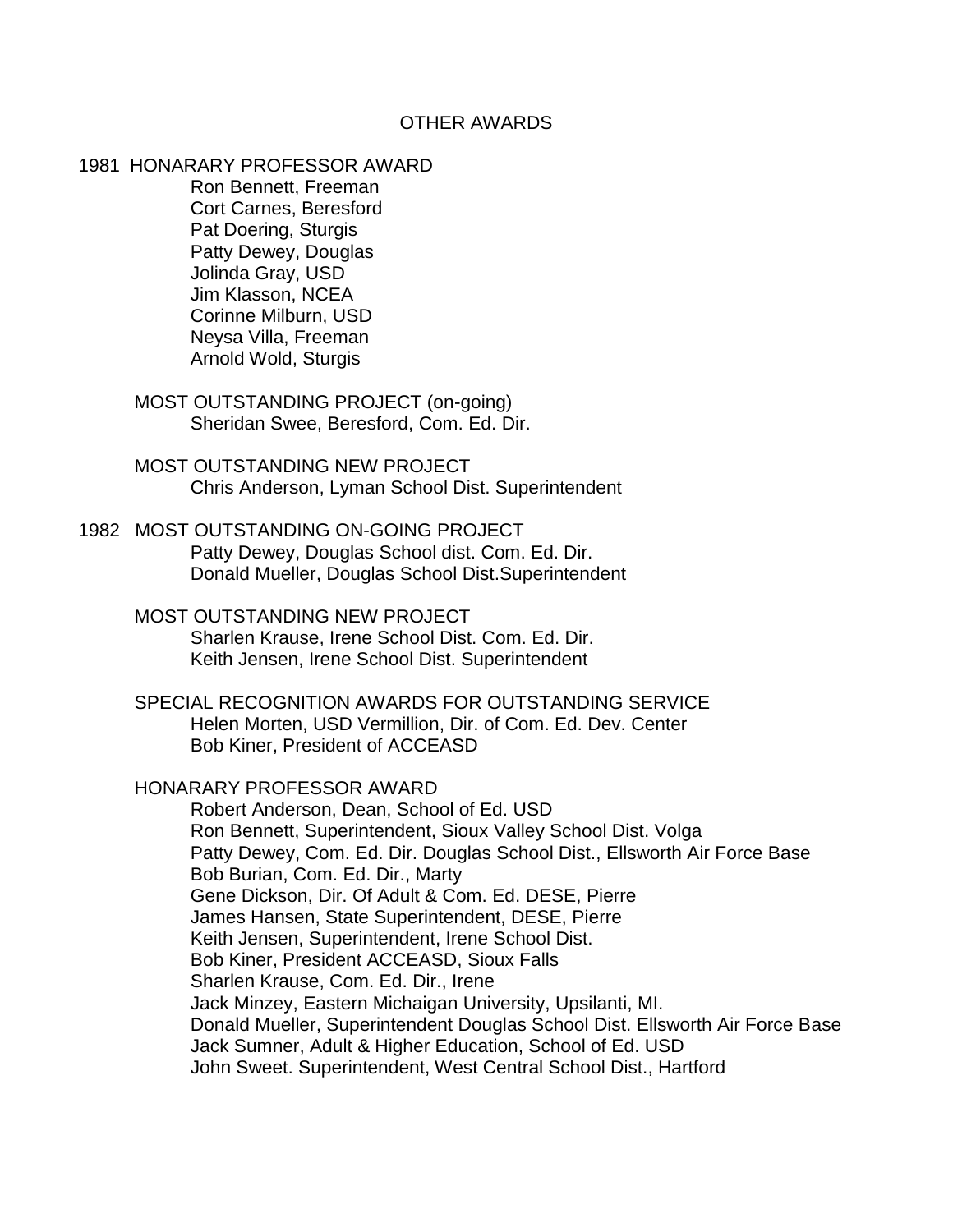1983 PRESIDENTS AWARD Neysa Villa, ACCEASD President

> MOST OUTSTANDING ON-GOING PROJECT West Central School District

MOST OUTSTANDING NEW PROJECT Elk Point School District

SPECIAL AWARD Oglala Sioux Community College

#### HONARARY PROFESSORS

Delmer Hofer, Superintendent, Irene School Dist. Paul McAreavey, Superintendent, Elk Point School District Carmen Wilcox, Community Education Director, Elk Point School District Rene' Mills, Field Coordinator. Oglala Sioux Community College Gordan Weston, Assistant to the VP, Oglala Sioux Community College Michael Hickey, Superintendent, St. Louis Park Schools, St. Louis Park, MN Loren Bonneau, Coordinator, Center for Community Education, University of Nebraska, Lincoln

#### 1984 HONORARY PROFESSOR:

Ellen Gramm, Community Education Coordinator, Avon

#### 1985 PRESIDENTS AWARD:

Patty Dewey, Com. Ed. Coordinator, Douglas School Dist. Ellsworth Air Force Base

#### MOST OUTSTANDING ON-GOING PROJECT:

Marcia West, Haakon County School Dist., Philip, Director Gayle Mutz, Haakon County School Dist., Philip, Comm. Ed. Coordinator

#### SPECIAL PROJECT AWARD:

George DeBow, Director of Mead Co. Project, Sturgis

#### AWARD OF MERIT

Neysa Villa, Freeman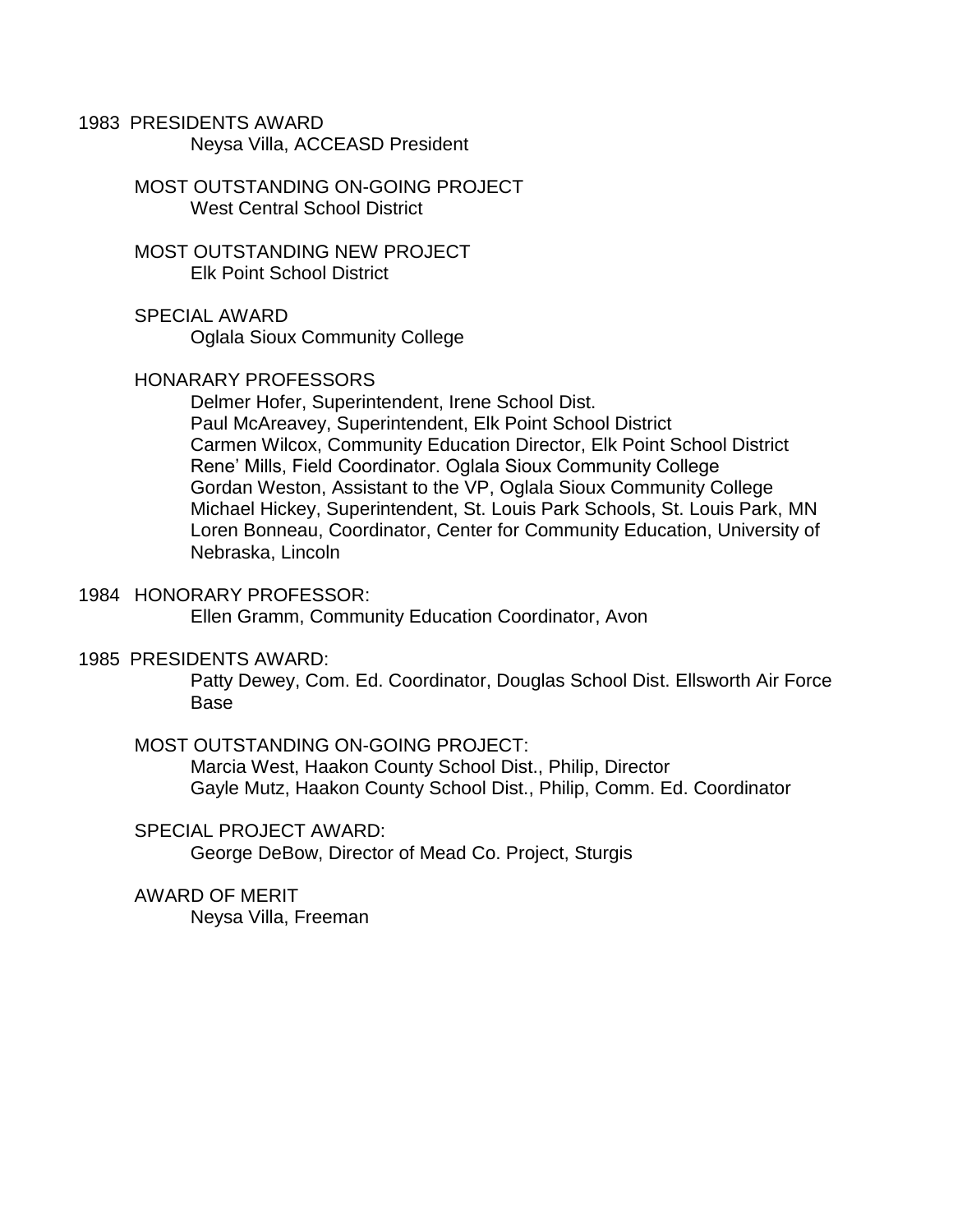#### HONORARY PROFESSORS:

Marcia West, Comm. Ed. Dir., Haakon School Dist. Gayle Mutz, Com. Ed. Coordinator, Haakon School Dist. Roland Smit, Superintendent of Schools, Haakon School Dist. George DeBow, Community Ed. Dir., Meade School Dist. Doris Hodge, ACCEASD Board member, Oglala Lakota College Tony Fresquez, ACCEASD Board member, Oglala Lakota College Ken Cross, ACCEASD Sec/Treas, West Central School Dist. Marlon Leneaugh, ACCEASD Board member, Sinte Gleska College Barbara Audley, ACCEASD Board member, USDS Robert Emans, Dean, School of Education, USD Phil Vik, Div. Chairman, Specialized & Admin. Studies, School of Ed. USD George Kliminski, NCEA Pres. & Dir. Of the Comm. Ed. Center, University of WI. at Madison

#### 1986 CENTER AWARD:

George DeBow, Meade School Dist., Sturgis

#### PRESIDENTS AWARD:

Cortland Carnes, Superintendent, Bearsford Laura Ampleman

#### AWARD OF MERIT:

Myrtle Hutt, Watertown, teacher

#### HONORARY PROFESSORS:

Simon Looking Elk, Kyle Laura Ampleman, Rapid City Cordelia Martinez, Kyle Gary Eyre, Washington D.C.

# 1987 AWARD OF MERIT:

Eunice Hovland, Sioux Falls

HONORARY PROFESSOR: Ellen Gramm, Avon

HOVLAND AWARD: Sharlene Krause, Yankton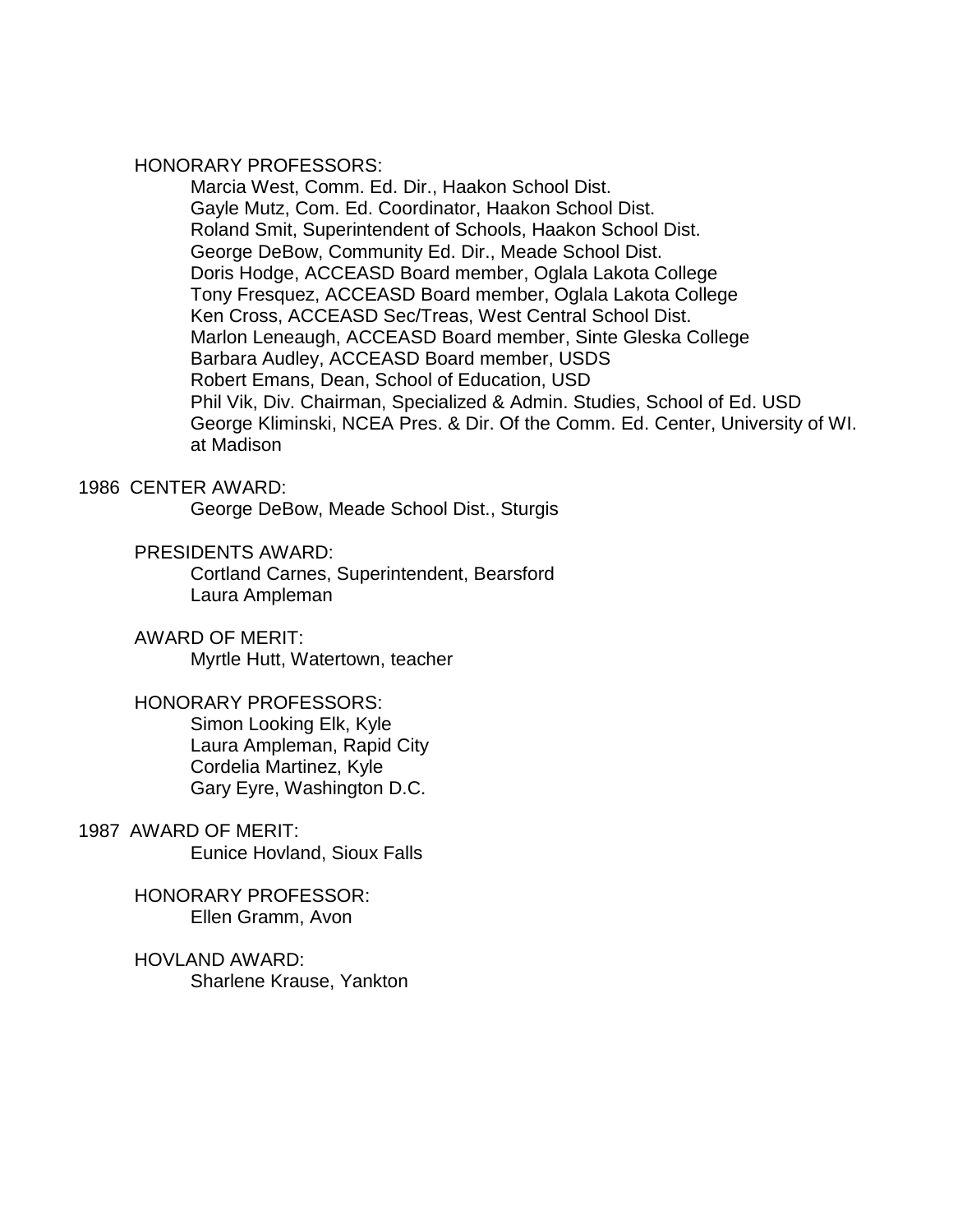1988 MERIT AWARD Judith Olson, Rapid City, SD

> PRESIDENT'S AWARD R Lea LeCompte. Cheyenne River Community College, Eagle Butte, SD

1991

1992 PRESIDENTIAL AWARD Doris Hodge

1993 SDALL PRESIDENT'S AWARD OF MERIT Dorothy Foreman, Southern Hills Adult Basic Education Program

ABE STUDENT OF THE YEAR Carmen Koller, Edgemont, SD

OUTSTANDING GED STUDENT Cheryl Brandsrud, Brookings, SD

1994 SDALL AWARD OF MERIT Sharon Bertsch

> SDALL PRESIDENT'S AWARD Linda Bierle

1995 SDALL PRESIDENT'S AWARD Tom Simmons

> SDALL DISTINGUISHED AWARD OF MERIT Karen Englehart, Meadow Claudette Reichert, Sturgis

SDALL GED AWARD RECIPIENT Charles Arens, Sioux Falls. SD

NEW READER SENIOR ADVISOR-WEST Judy Sawyer

1996 SDALL PRESIDENTS AWARD Ann Tyron-Koch

> DISTINGUISHED AWARD OF MERIT Myron Fuerst, Sioux Falls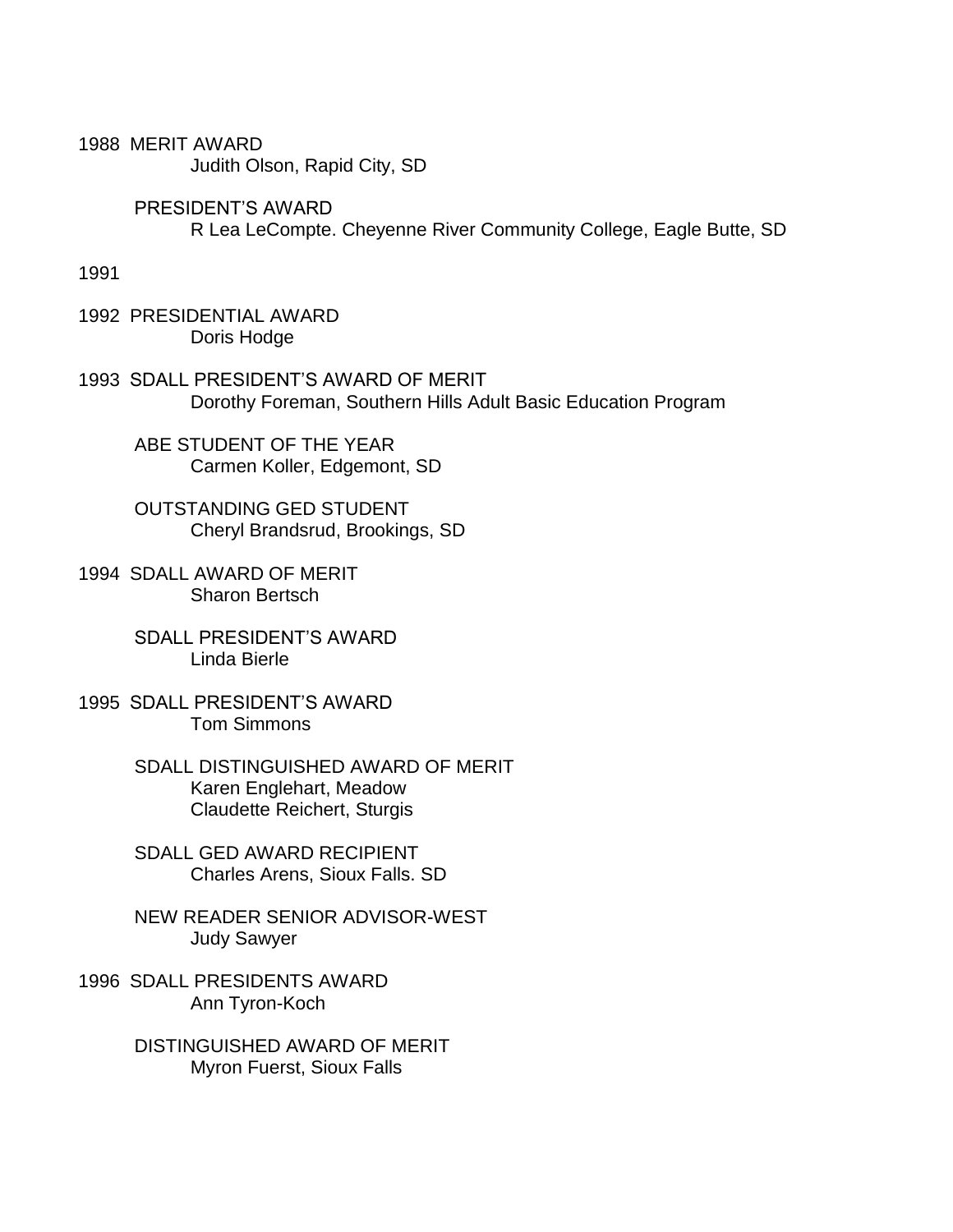GED AWARD OF MERIT Lana Reich, Pam Hanson, Deb Schmidt, Sioux Falls

TOP GED SCORER Gordon Hagemann, Madison

1997 SDALL PRESIDENTS AWARD Claudette Reichert

> ABE/GED AWARD OF MERIT Brenda Battles, Southern Hills

SDALL ADULT EDUCATION AWARD Bruce Bitz, Southern Hills

SDALL COMMUNITY EDUCATION AWARD Sheridan Swee, Beresford

1998 PRESIDENTS AWARD Bonnie Jones, Sturgis

> SDALL ADULT EDUCATION AWARD OF MERIT Jacqui Gerenz

STUDENT AWARD OF MERIT Shelly Peterson, Lead

1999 SDALL PRESIDENTS AWARD Judy Eason, Sturgis

> SDALL DISTINGUISHED AWARD OF MERIT Judy Eason

SDALL COMMUNITY EDUCATION AWARD Claudette Reichert, Sturgis

GED STUDENT OF THE YEAR Randy Griffin III, Spearfish

2000 SDALL PRESIDENTS AWARD Karen Englehart, NW Regional Director for SDALL, Meadow

SDALL DISTINGUISHED AWARD OF MERIT FOR ABE/GED Les Siewert, Mcintosh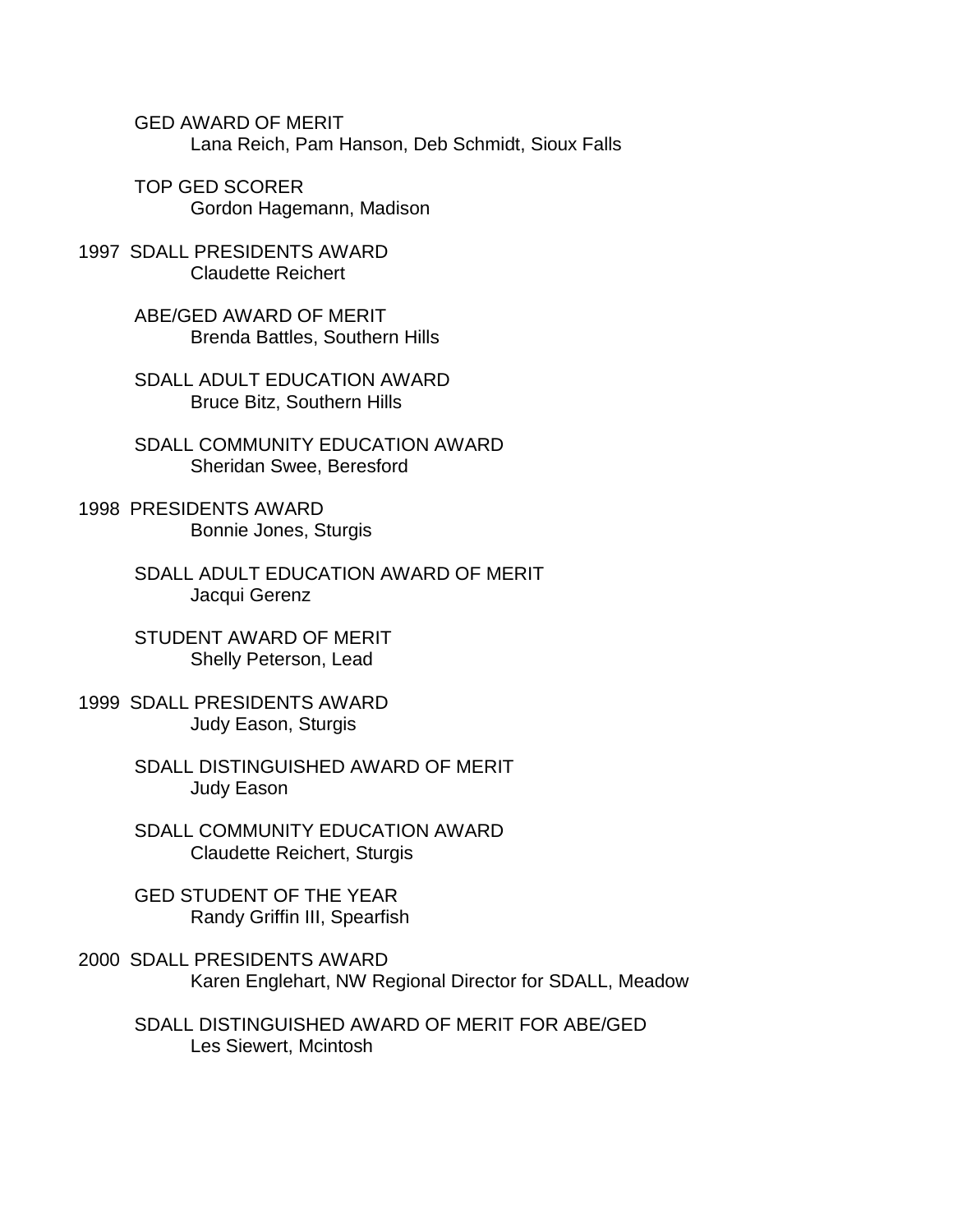SDALL DISTINGUISHED AWARD OF MERIT FOR COMMUNITY EDUCATION Judy Olson, Rapid City

- GED STUDENT OF THE YEAR Muharema Mustic
- 2001 SDALL DISTINGUISHED AWARD OF MERIT FOR ADULT EDUCATION Joan Neugebauer, Sioux Falls
	- SDALL DISTINGUISHED AWARD OF MERIT FOR COMMUNITY EDUCATION Marcia Kozel, Sioux Falls
	- SDALL DISTINGUISHED AWARD OF MERIT FOR AEL/GED STUDENT Donna Morrow, Belle Fourche
	- HIGHEST GED SCORE IN SD Melody Larson Thorpe, Box Elder
- 2002 ADULT EDUCATOR OF THE YEAR: Marcia Hess
	- AEL AWARD OF MERIT: Jacqui Gerenz, Custer, Honored for 25 years of service as an Adult Educator in the Southern Hills
	- GED STUDENT AWARD OF MERIT Mickaela Dyke, Custer
	- GED RECIPIENT RECEIVING THE HIGHEST SCORE IN SD FOR FY 2002 Desiree Svennes, Brookings
	- WIA/Workforce Development Council's "Outstanding Adult Program Award" The Adult Education and Literacy program at the Career Learning Center of the Black Hills- Their AEL program serves approximately 700 GED, ESL, ABE students each year, and is the largest program in South Dakota.
- 2003 SDALL DISTINGUISHED AWARD OF MERIT FOR COMMUNITY EDUCATION Jan Tschetter, Huron
	- HEALTH AND HUMAN SERVICES AWARD Judy Oldert
	- SDALL DISTINGUISHED AWARD OF MERIT IN ADULT EDUCATION Lana Reich, Sioux Falls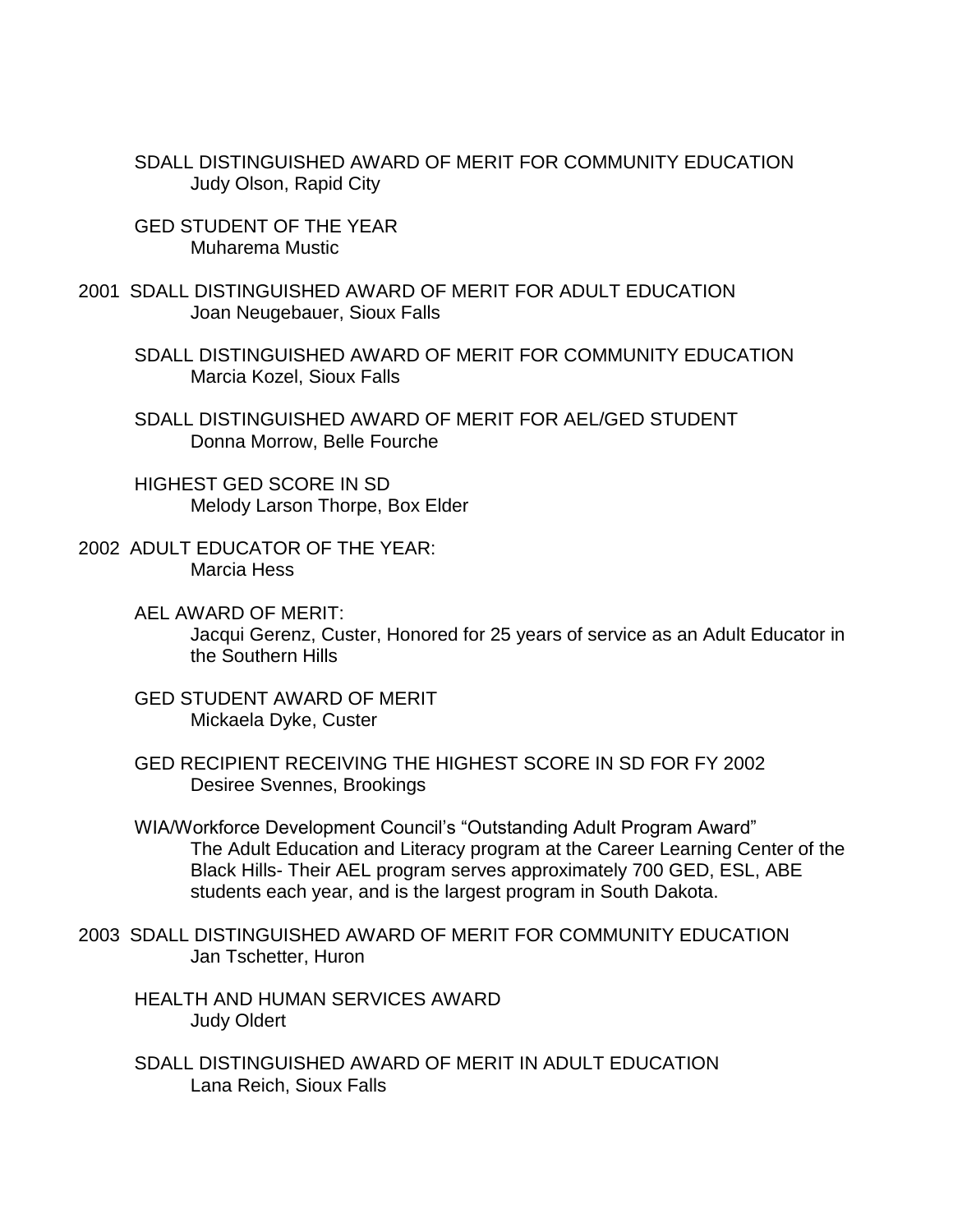SDALL DISTINGUISHED AWARD OF MERIT FOR AN AEL/GED STUDENT Alton Belt, Rapid City

2004 SDALL ADULT EDUCATOR OF THE YEAR Becki Lemke, CCLC, Huron, SD

> HOVLAND DEVELOPMENT FUND Sue Carlisle, Right Turn, Pierre, SD

SDALL AEL/GED STUDENT OF THE YEAR Suzanne Reedy

SDALL VOLUNTEER OF THE YEAR Jennifer Olson, NSU, Aberdeen, SD

2005 SDALL ADULT EDUCATOR OF THE YEAR Renee Peterson, Career Learning Center of the Black Hills, Rapid City

SDALL GED STUDENT OF THE YEAR Janet Bisceglia, Rapid City, SD

2006 SDALL ADULT EDUCATOR OF THE YEAR Doris Patten, Aberdeen Area Career Planning Center, Aberdeen

SDALL GED STUDENT OF THE YEAR Tony Hill, Huron, SD

2007 SDALL ADULT EDUCATOR OF THE YEAR Sylvia Hollow Horn, Oglala Lakota College, Pine Ridge

SDALL GED STUDENT OF THE YEAR Terah Bartels, Pierre, SD

2008 SDALL ADULT EDUCATOR OF THE YEAR Stephenie Rittberger, Career Learning Center of the Black Hills, Custer

SDALL GED STUDENT OF THE YEAR Kamaliah Wright, Rapid City, SD

SDALL VOLUNTEER OF THE YEAR Dorothy Foreman, Custer, SD

2009 SDALL ADULT EDUCATOR OF THE YEAR Denise Kranhold, Sisseton, SD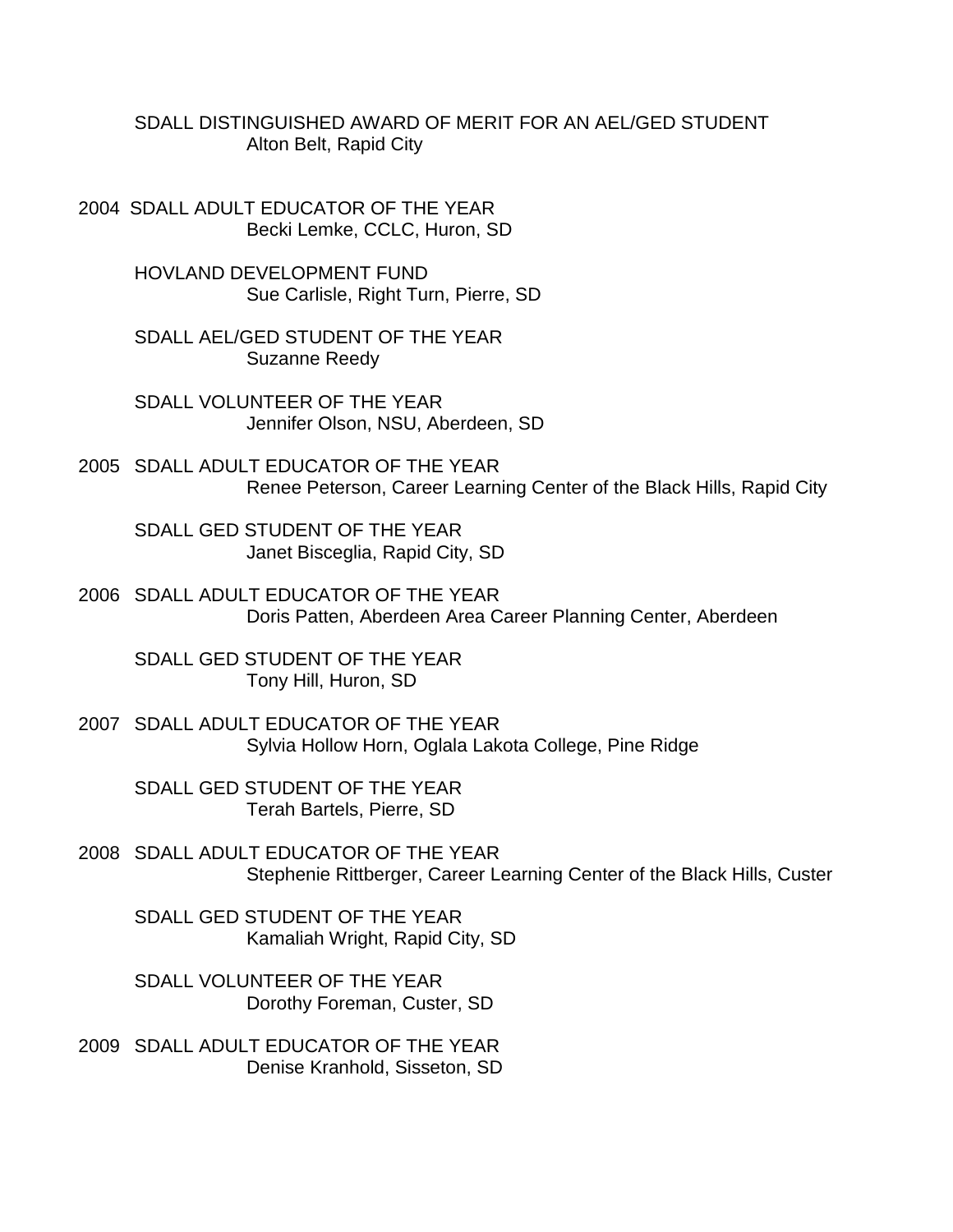SDALL GED STUDENT OF THE YEAR Albert Fink, Huron, SD

SDALL VOLUNTEER OF THE YEAR Randy Hind, Aberdeen, SD

2010 SDALL ADULT EDUCATOR OF THE YEAR Vicki Winkelman, Rapid City, SD

> SDALL GED STUDENT OF THE YEAR Tina Gey, Rapid City, SD

SDALL VOLUNTEER OF THE YEAR Jim Waddell, Huron, SD

2011 SDALL ADULT EDUCATOR OF THE YEAR Carol Hudson, Sioux Falls, SD

> SDALL GED STUDENT OF THE YEAR Rodney Waddington, Custer, SD

2012 SDALL ADULT EDUCATOR OF THE YEAR John Taylor, Huron, SD

> SDALL GED STUDENT OF THE YEAR Alma Meza, Belle Fourche, SD

SDALL VOLUNTEER OF THE YEAR DiAnna Decker, Huron, SD

2013 SDALL ADULT EDUCATOR OF THE YEAR Missy Slaathaug, Pierre, SD

> SDALL GED STUDENT OF THE YEAR Harold Gibson, Northern Hills GED Program

SDALL VOLUNTEER OF THE YEAR Ellie Evanson, Brookings, SD

SDALL COMMUNITY PARTNER OF THE YEAR Korczak's Heritage and Crazy Horse Memorial

2014 SDALL ADULT EDUCATOR OF THE YEAR Larry Anderson, Sioux Falls, SD

SDALL GED STUDENT OF THE YEAR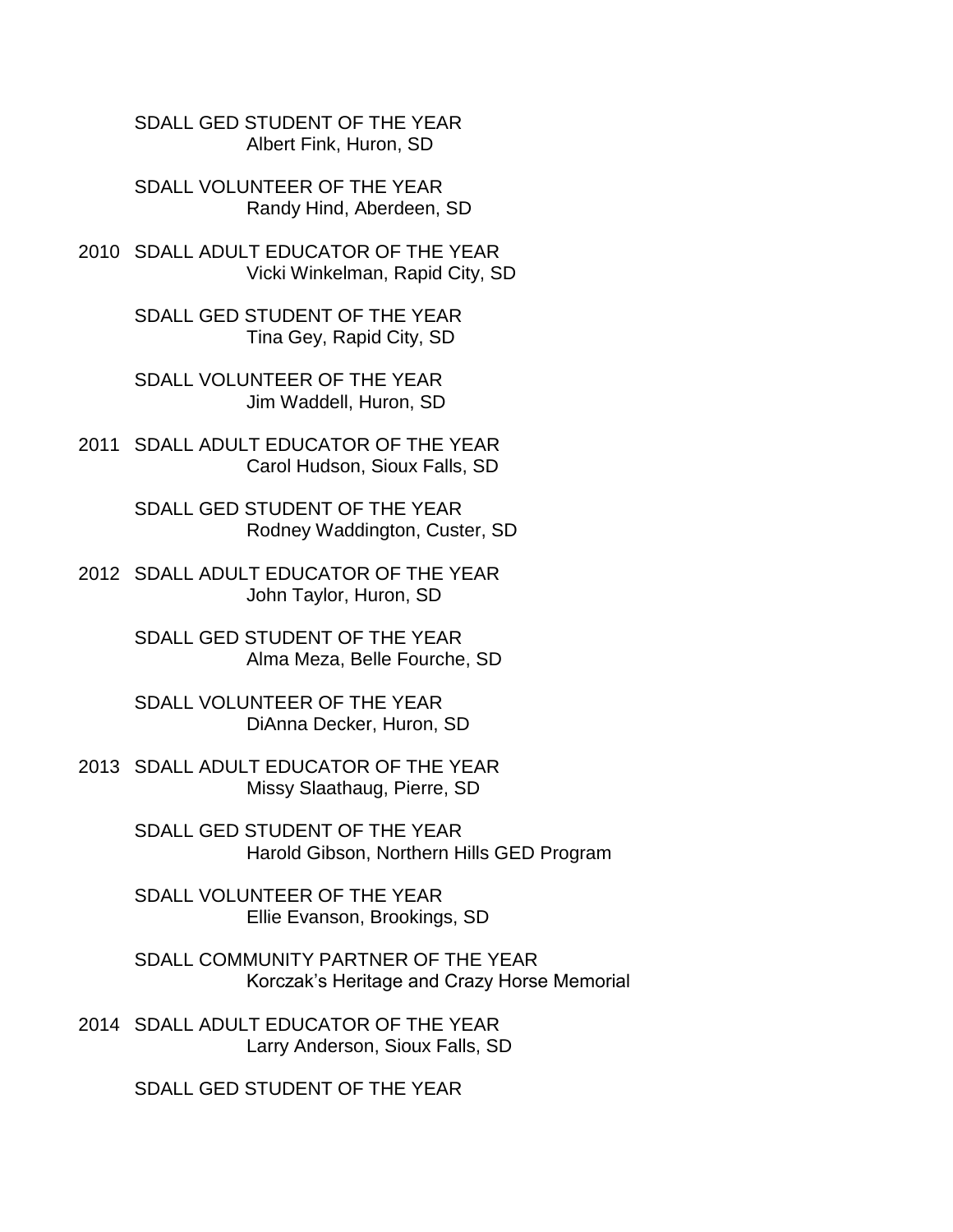Christina Htoo, Cornerstones Career Learning Center

SDALL VOLUNTEER OF THE YEAR Phyllis Lemke, Huron, SD

SDALL COMMUNITY PARTNER OF THE YEAR First Baptist Church, Huron, SD

2015 SDALL ADULT EDUCATOR OF THE YEAR Carla Newbauer, Huron, SD

> SDALL GED STUDENT OF THE YEAR Elida Tuchez, LSS Center for New Americans

SDALL VOLUNTEER OF THE YEAR Marian Reed, Rapid City, SD

SDALL COMMUNITY PARTNER OF THE YEAR Altrusa International, Inc., Rapid City, SD

2016 SDALL ADULT EDUCATOR OF THE YEAR Silke Hansen, Sioux Falls, SD

> SDALL GED STUDENT OF THE YEAR Alle Wolfe, CLC of the Black Hills

SDALL COMMUNITY PARTNER OF THE YEAR Greater Huron Development Corp., Huron, SD

2017 SDALL ADULT EDUCATOR OF THE YEAR Sally Munger, CLC of the Black Hills

> SDALL GED STUDENT OF THE YEAR Elizabeth McDaniel, Watertown, SD

> SDALL COMMUNITY PARTNER OF THE YEAR Dakota Provisions, Huron, SD

2018 SDALL ADULT EDUCATOR OF THE YEAR

SDALL GED STUDENT OF THE YEAR

SDALL COMMUNITY PARTNER OF THE YEAR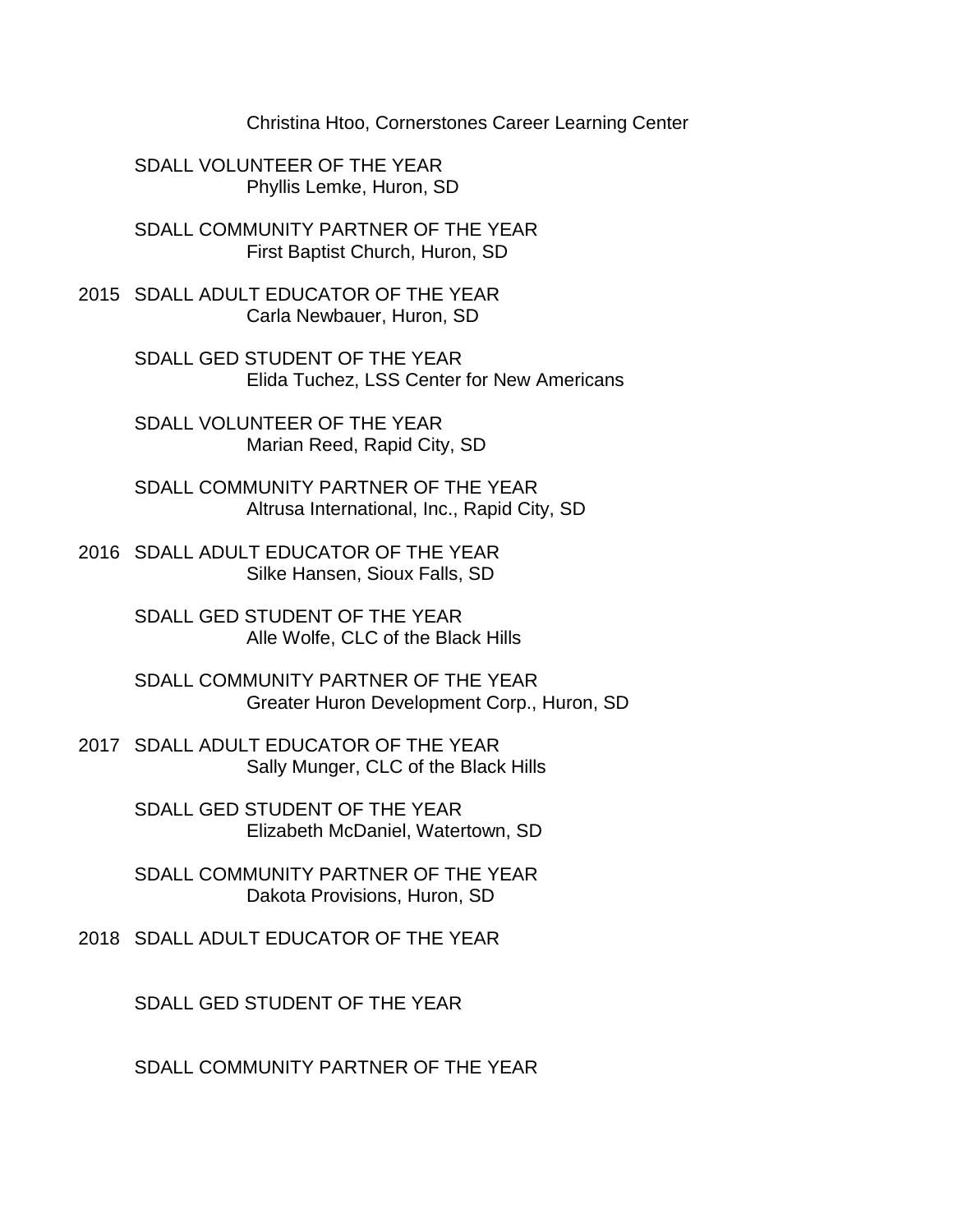## ANNUAL CONFERENCES

| <b>DATE</b>    | <b>CITY</b>        | <b>LOCATION</b>                         | <b>THEME</b>                                                                   |
|----------------|--------------------|-----------------------------------------|--------------------------------------------------------------------------------|
| 1966 /4-2      | <b>Sioux Falls</b> | <b>Sheraton Cataract Hotel</b>          | First Organizational Meeting of ASSAEA                                         |
| 1967 /3-18     | Mitchell           | Mitchell Sr. High School                | Developing Adult Ed in SD                                                      |
| 1968 / 3-30    | Mitchell           | Mitchell Area Voc. Tech<br>School       | Trends in Adult Education                                                      |
| 1969           |                    |                                         |                                                                                |
| 1970           |                    |                                         |                                                                                |
| 1971           |                    |                                         |                                                                                |
| 1972           | Pierre             | King's Inn                              |                                                                                |
| 1973 /4-7      | Pierre             | <b>Red Owl Community Room</b>           |                                                                                |
| 1974 / 5-4     | Vermillion         | Center for Continuing Ed.<br><b>USD</b> | Toward a Better Understanding of Comprehensive<br><b>Adult Education in SD</b> |
| 1975 /3-22     | Pierre             | <b>SDEA Building</b>                    |                                                                                |
| 1976           |                    |                                         |                                                                                |
| 1977 /10-22    | Pierre             |                                         |                                                                                |
| 1978 /         | <b>Sioux Falls</b> | Holiday Inn City Center                 | <b>MVAEA</b>                                                                   |
| 1979           |                    |                                         |                                                                                |
| 1980 /4-24,25  | Pierre             | King's Inn                              | Adult Education-Directions for the 80's                                        |
| 1981           |                    |                                         |                                                                                |
| 1982 /4-1,2    | <b>Sioux Falls</b> | Holiday Inn City Center                 |                                                                                |
| 1983 /3-23,25  | <b>Rapid City</b>  | Hilton Inn                              | <b>Great Educational Expectations</b>                                          |
| 1984 /3-21,23  | Mitchell           | Holiday Inn                             | Lifelong Learning- Education That Works for<br>Everyone                        |
| 1985 / 4-24,25 | Sioux Falls        | Holiday Inn City Center                 | <b>MVAEA</b>                                                                   |
| 1986 /4-3,4    | Mitchell           |                                         | Learning Today- For a Brighter Tomorrow                                        |
| 1987           |                    |                                         |                                                                                |
| 1988 /1-27,28  | Pierre             | Ramkota Convention Ctr                  | Anything But Ordinary                                                          |
| 1989 /4-4,6    | Pierre             | <b>Ramkota Convention Ctr</b>           | Lifelong Learning That Works for Everyone                                      |
| 1990 /9-20,21  | Pierre             | Ramkota Convention Ctr                  | New Issues for the 90's                                                        |
| 1991 /10-10,11 | Spearfish          |                                         | <b>Education for All</b>                                                       |
| 1992 /10-15,16 | Pierre             | Ramkota Conv. Center                    | Envision the Power of Lifelong Learning                                        |
| 1993 / 10-1,2  | Huron              | Crossroads                              | Take a Chance on Education                                                     |
| 1994 /4-13,15  | <b>Rapid City</b>  | Howard Johnson                          | MVAEA Rushmore 94 - Go for the Gold                                            |
| 1994 /9-29,30  | Pierre             | <b>Elks Club</b>                        | Motivation, A Key to Success                                                   |
| 1995 /10-5,6   | Pierre             | Ramkota                                 | <b>SDALL</b>                                                                   |
| 1996 /11-5,7   | Pierre             | Ramkota                                 | <b>TEAM Together Everyone Achieves More</b>                                    |
| 1997 /11-5,8   | Pierre             | Ramkota                                 | Together We Make a Difference                                                  |
| 1998 /10-29,31 | Pierre             | Ramkota                                 | Follow the Yellow Brick Road Home                                              |
| 1999 /10-28,30 | Mitchell           | Holiday Inn                             | <b>Celebrate Family Learning</b>                                               |
| 2000 /9-29,30  | <b>Rapid City</b>  | Ramkota                                 | SDLDA/SDALL/SDLC/TESL                                                          |
| 2001/10-11,12  | Chamberlain        | <b>Cedar Shores Resort</b>              | Brain Based Learning, Judy Vandruska                                           |
| 2002 /10-10,11 | Aberdeen           | Ramkota                                 | From Ricky and Lucy to Beavis and Butthead,                                    |
|                |                    |                                         | Jeffrey VanKooten                                                              |
| 2003 /10-16,17 | Deadwood           | Hampton Inn                             | Cross Cultural Understanding,<br>WOLAKOLKJCIYAPI                               |
| 2004 / 10-7,8  | Mitchell           | Days Inn                                | Literacy Frees the World, Thomas Sticht                                        |
| 2005 /         |                    |                                         | NO CONFERENCE STAR TRAINING IN                                                 |
|                |                    |                                         | <b>OCTOBER</b>                                                                 |
| 2006           | Pierre             | Kings Inn                               | Math Instruction                                                               |
| 2007           | Huron              | Huron Event Center                      | Learning Differences, Dr. Richard Cooper                                       |
| 2008           |                    |                                         | No Conference COABE Regional Conference                                        |